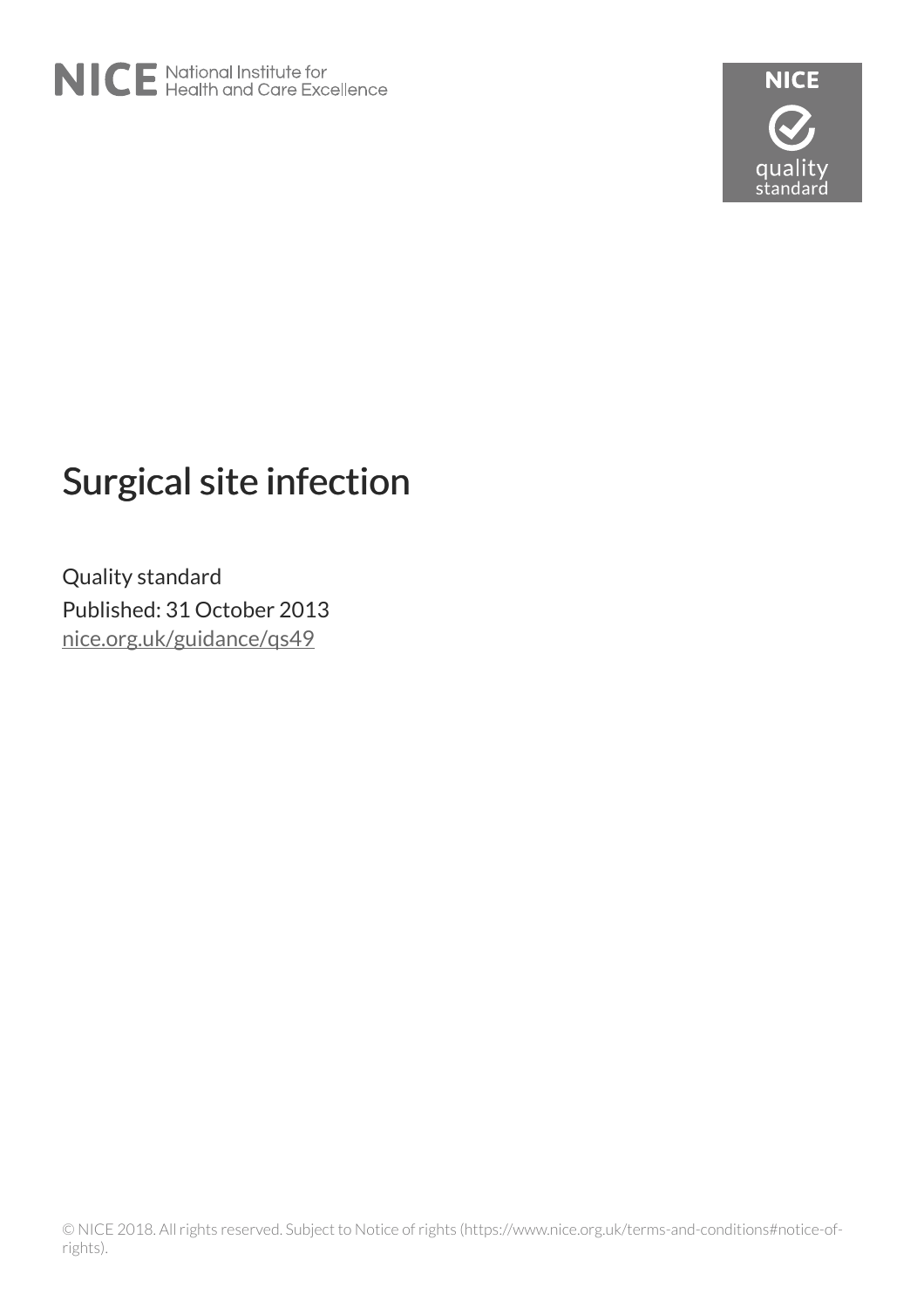# Contents

| What the quality statement means for service providers, healthcare professionals, social care          |  |
|--------------------------------------------------------------------------------------------------------|--|
|                                                                                                        |  |
|                                                                                                        |  |
|                                                                                                        |  |
|                                                                                                        |  |
|                                                                                                        |  |
|                                                                                                        |  |
|                                                                                                        |  |
| What the quality statement means for service providers, healthcare professionals and commissioners  15 |  |
|                                                                                                        |  |
|                                                                                                        |  |
|                                                                                                        |  |
|                                                                                                        |  |
|                                                                                                        |  |
|                                                                                                        |  |
|                                                                                                        |  |
| What the quality statement means for service providers, healthcare professionals and commissioners  18 |  |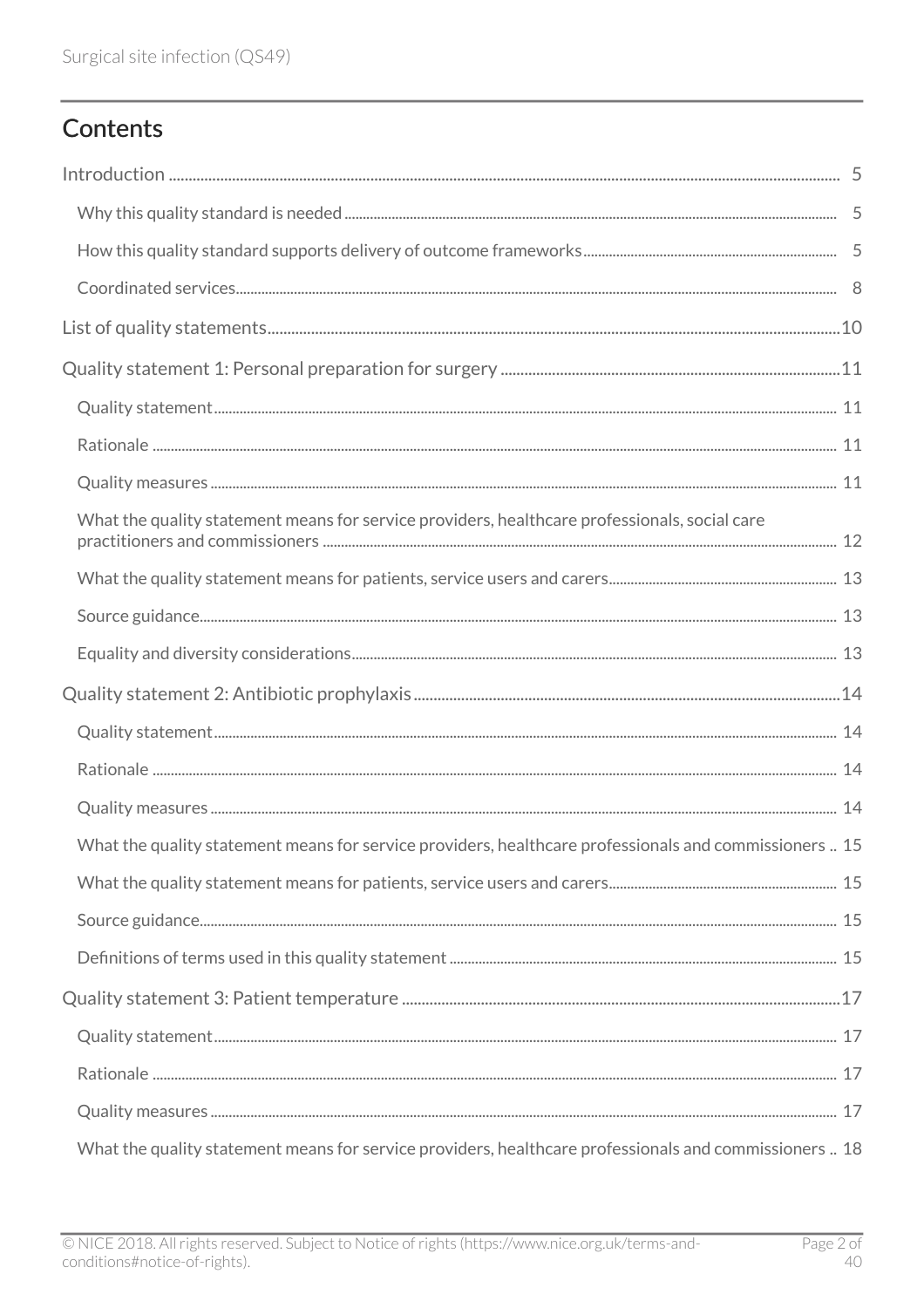| What the quality statement means for service providers, healthcare professionals and commissioners  22 |  |
|--------------------------------------------------------------------------------------------------------|--|
|                                                                                                        |  |
|                                                                                                        |  |
|                                                                                                        |  |
|                                                                                                        |  |
|                                                                                                        |  |
|                                                                                                        |  |
|                                                                                                        |  |
|                                                                                                        |  |
| What the quality statement means for service providers, healthcare professionals and commissioners  25 |  |
|                                                                                                        |  |
|                                                                                                        |  |
|                                                                                                        |  |
|                                                                                                        |  |
|                                                                                                        |  |
|                                                                                                        |  |
|                                                                                                        |  |
| What the quality statement means for service providers, healthcare professionals and commissioners  27 |  |
|                                                                                                        |  |
|                                                                                                        |  |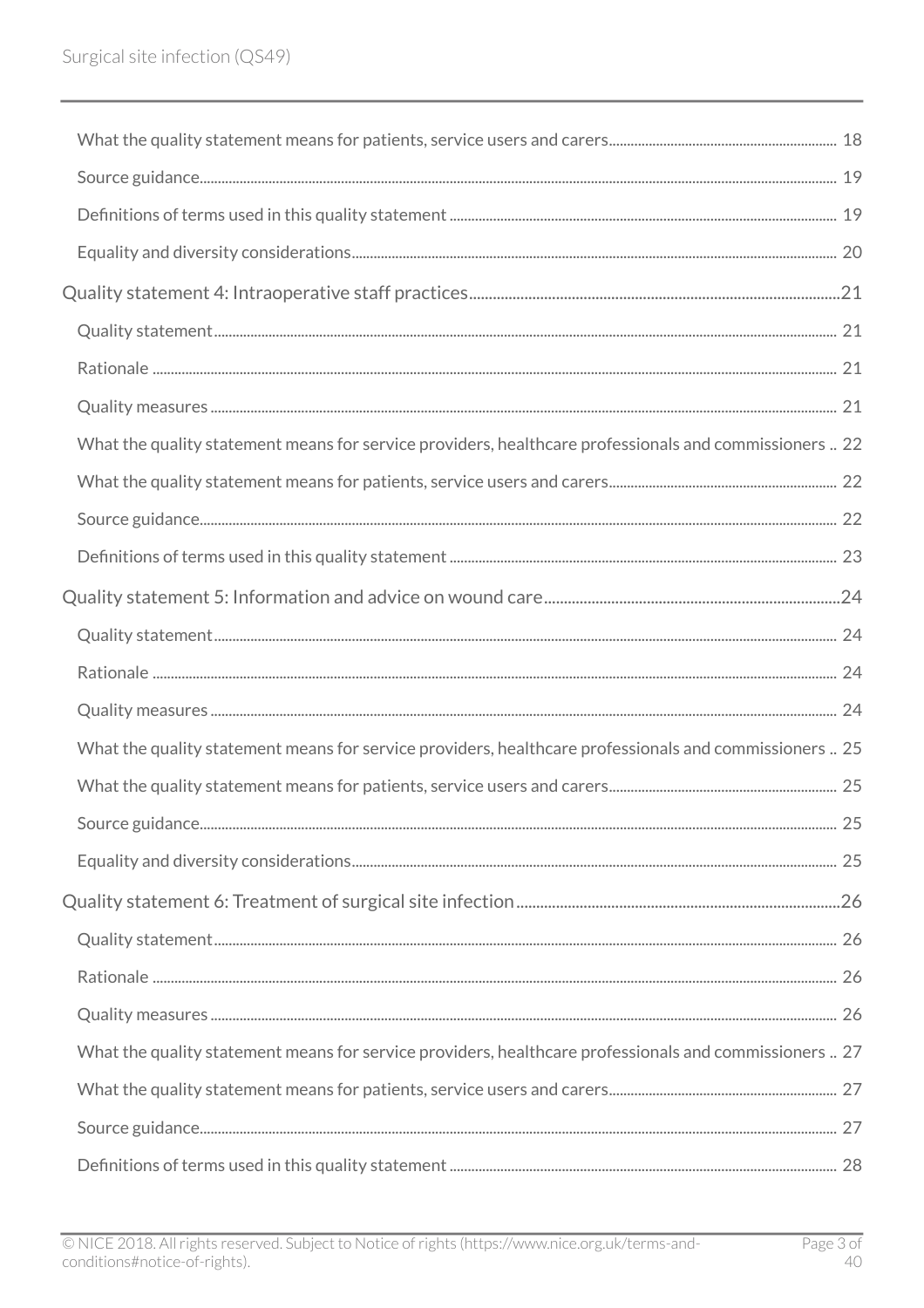| What the quality statement means for service providers, healthcare professionals, public health |  |
|-------------------------------------------------------------------------------------------------|--|
|                                                                                                 |  |
|                                                                                                 |  |
|                                                                                                 |  |
|                                                                                                 |  |
|                                                                                                 |  |
|                                                                                                 |  |
|                                                                                                 |  |
|                                                                                                 |  |
|                                                                                                 |  |
|                                                                                                 |  |
|                                                                                                 |  |
|                                                                                                 |  |
|                                                                                                 |  |
|                                                                                                 |  |
|                                                                                                 |  |
|                                                                                                 |  |
|                                                                                                 |  |
|                                                                                                 |  |
|                                                                                                 |  |
|                                                                                                 |  |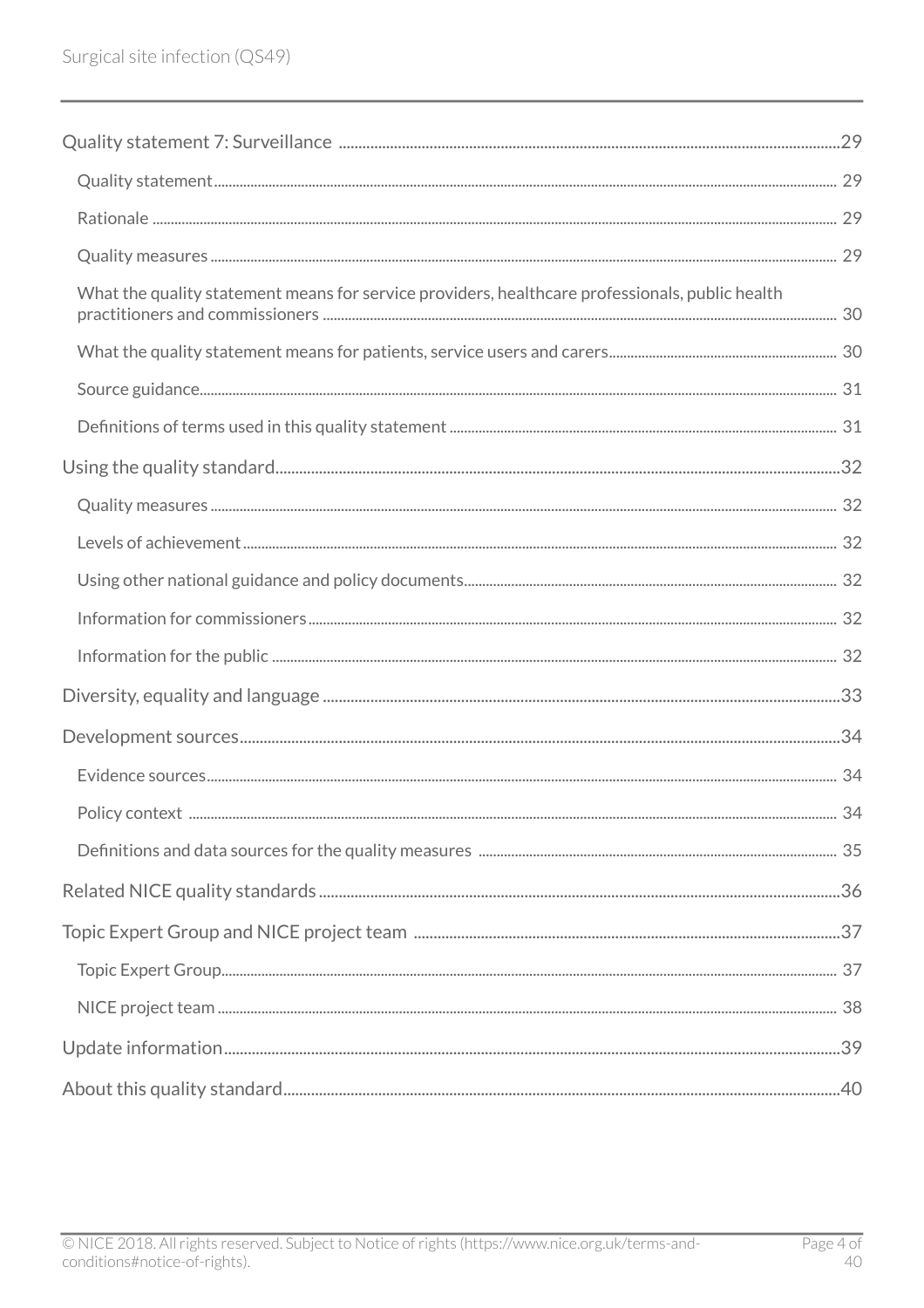This standard is based on CG74 and PH36.

This standard should be read in conjunction with QS15, QS61, QS104, QS113 and QS121.

### <span id="page-4-0"></span>**Introduction**

This quality standard covers the prevention and treatment of surgical site infection for adults, children and young people undergoing surgical incisions through the skin, in all healthcare settings. For more information see the [scope.](http://www.nice.org.uk/guidance/qs49/documents)

### <span id="page-4-1"></span>*Why this quality standard is needed*

Surgical site infection is a type of healthcare-associated infection in which a surgical incision site becomes infected after a surgical procedure. It can cause significant morbidity and mortality if left untreated. Other types of surgery-related infections include postoperative respiratory and urinary tract infections, infections secondary to wound sepsis or medical devices (such as intravascular cannulae), and diarrhoea related to antibiotics (particularly *Clostridium difficile*-associated disease). Surgical site infections have been shown to account for up to 16% of all of healthcare-associated infections. The rate of surgical site infection varies depending on the type of procedure, with rates of less than [1](#page-8-0)% for orthopaedic procedures and rates of over 10% for large bowel surgery $^{\left[ .\right] }$ . Surgical site infections can often be prevented with appropriate care before, during and after surgery. If an infection does develop, appropriate treatment will minimise morbidity resulting from the infection.

### <span id="page-4-3"></span><span id="page-4-2"></span>*How this quality standard supports delivery of outcome frameworks*

NICE quality standards are a concise set of prioritised statements designed to drive measureable quality improvements within a particular area of health or care. They are derived from high-quality guidance, such as that from NICE or other sources accredited by NICE. This quality standard, in conjunction with the guidance on which it is based, should contribute to the improvements outlined in the following 2 outcomes frameworks published by the Department of Health:

- [NHS Outcomes Framework 2013/14](https://www.gov.uk/government/publications/nhs-outcomes-framework-2013-to-2014)
- Improving outcomes and supporting transparency: a public health outcomes framework for England 2013–2016, [Part 1 and Part 1A.](https://www.gov.uk/government/publications/healthy-lives-healthy-people-improving-outcomes-and-supporting-transparency)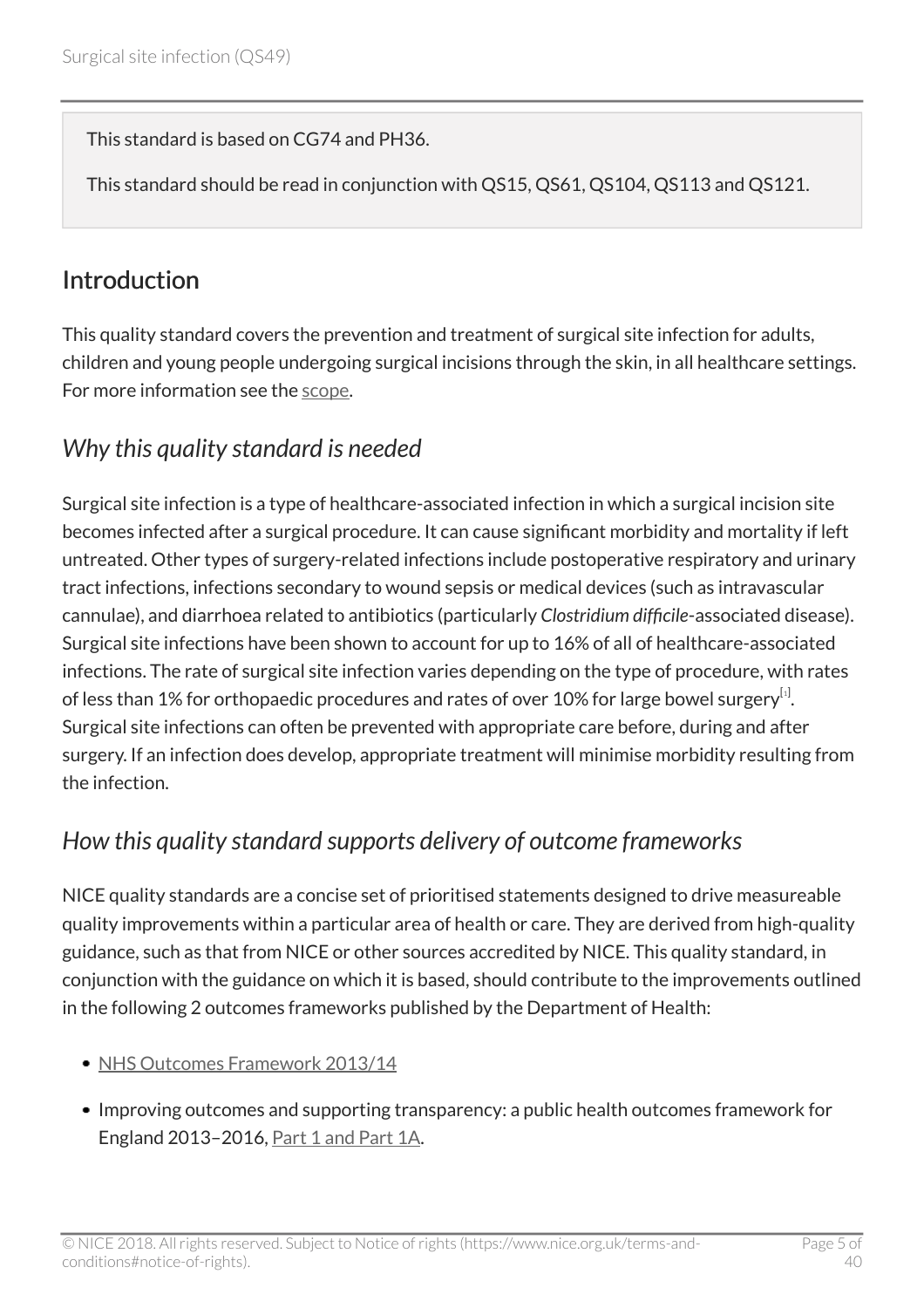Tables 1 and 2 show the outcomes, overarching indicators and improvement areas from the frameworks that the quality standard could contribute to achieving.

|  | Table 1 NHS Outcomes Framework 2013/14 |  |  |
|--|----------------------------------------|--|--|
|--|----------------------------------------|--|--|

| Domain                                       | Overarching indicators and improvement<br>areas                                          |
|----------------------------------------------|------------------------------------------------------------------------------------------|
| 1 Preventing people from dying prematurely   | Overarching indicator                                                                    |
|                                              | 1a Potential Years of Life Lost (PYLL) from<br>causes considered amenable to healthcare. |
| 3 Helping people to recover from episodes of | <b>Overarching indicators</b>                                                            |
| ill health or following injury               | 3b Emergency readmissions within 30 days of<br>discharge from hospital*                  |
|                                              | Improvement areas                                                                        |
|                                              | Improving outcomes from planned<br>treatments                                            |
|                                              | 3.1 Total health gain as assessed by patients                                            |
|                                              | for elective procedures                                                                  |
|                                              | i Hip replacement                                                                        |
|                                              | ii Knee replacement                                                                      |
|                                              | iii Groin hernia                                                                         |
|                                              | iv Varicose veins                                                                        |
|                                              | Improving recovery from injuries and trauma                                              |
|                                              | 3.3 Proportion of people who recover from                                                |
|                                              | major trauma                                                                             |
|                                              | Improving recovery from fragility fractures                                              |
|                                              | 3.5 The proportion of patients recovering to                                             |
|                                              | their previous levels of mobility/walking                                                |
|                                              | ability at                                                                               |
|                                              | 3.5i 30 and                                                                              |
|                                              | 3.5ii 120 days                                                                           |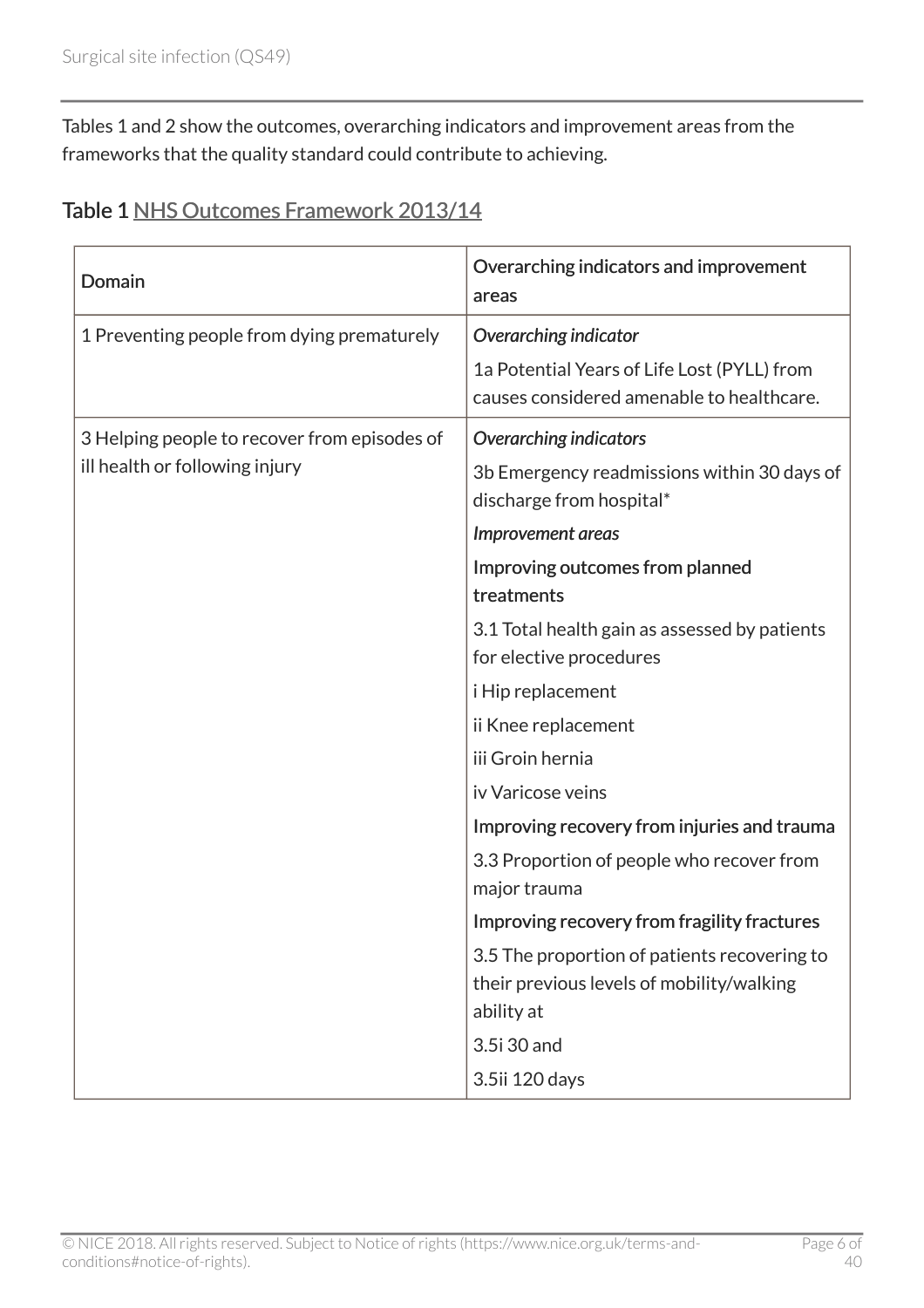| 4 Ensuring that people have a positive<br>experience of care                                                          | <b>Overarching indicators</b><br>4a Patient experience of primary care<br><i>i</i> GP services<br>ij GP Out of Hours services<br>4b Patient experience of hospital care<br>4c Friends and family test |
|-----------------------------------------------------------------------------------------------------------------------|-------------------------------------------------------------------------------------------------------------------------------------------------------------------------------------------------------|
| 5 Treating and caring for people in a safe<br>environment and protecting them from<br>avoidable harm                  | <b>Overarching indicators</b><br>5a Patient safety incidents reported<br>5b Safety incidents involving severe harm or<br>death<br>5c Hospital deaths attributable to problems<br>in care              |
|                                                                                                                       | Improvement areas<br>Reducing the incidence of avoidable harm<br>5.2 Incidence of healthcare associated<br>infection (HCAI)<br>i MRSA bacteraemia<br>ii Clostridium difficile                         |
| Alignment across the health and social care system<br>* Indicator shared with Public Health Outcomes Framework (PHOF) |                                                                                                                                                                                                       |

### Table 2 Public health outcomes framework for England, 2013-2016

| . <i>J</i> omain | Objectives and indicators |
|------------------|---------------------------|
|------------------|---------------------------|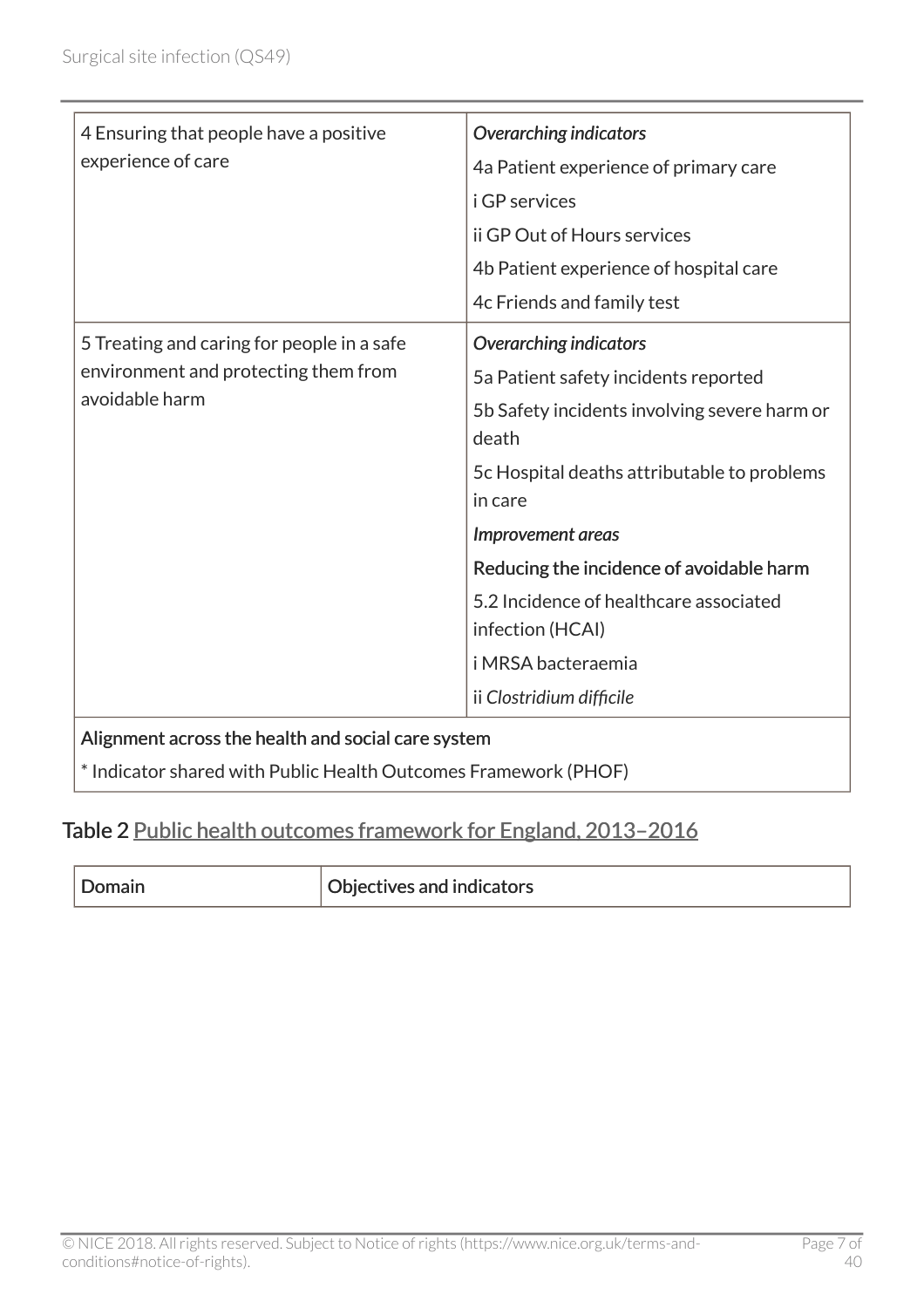| 4 Healthcare public health<br>and preventing premature<br>mortality | <b>Objective</b><br>Reduced numbers of people living with preventable ill health<br>and people dying prematurely, while reducing the gap between<br>communities |
|---------------------------------------------------------------------|-----------------------------------------------------------------------------------------------------------------------------------------------------------------|
|                                                                     | <b>Indicators</b>                                                                                                                                               |
|                                                                     | 4.3 Mortality from causes considered preventable                                                                                                                |
|                                                                     | 4.8 Mortality rate from communicable diseases                                                                                                                   |
|                                                                     | 4.11 Emergency readmissions within 30 days of discharge from<br>hospital                                                                                        |

# <span id="page-7-0"></span>*Coordinated services*

The quality standard for surgical site infection specifies that services should be commissioned from and coordinated across all relevant agencies encompassing the whole surgical pathway. A personcentred, integrated approach to providing services is fundamental to delivering high-quality care for the prevention and treatment of surgical site infection.

The Health and Social Care Act 2012 sets out a clear expectation that the care system should consider NICE quality standards in planning and delivering services, as part of a general duty to secure continuous improvement in quality. Commissioners and providers of health and social care should refer to the library of NICE quality standards when designing high-quality services. Other quality standards that should also be considered when choosing, commissioning or providing highquality services for the prevention and treatment of surgical site infection are listed in [related](http://live-publications.nice.org.uk/related-nice-quality-standards#related-nice-quality-standards) [quality standards.](http://live-publications.nice.org.uk/related-nice-quality-standards#related-nice-quality-standards)

#### Training and competencies

The quality standard should be read in the context of national and local guidelines on training and competencies. All healthcare professionals and social care and public health practitioners involved in surgery, including surgical site infection prevention and treatment, should have sufficient and appropriate training and competencies to deliver the actions and interventions described in the quality standard.

#### Role of families and carers

Quality standards recognise the important role families and carers have in supporting adults, children and young people having surgery. If appropriate healthcare professionals and social care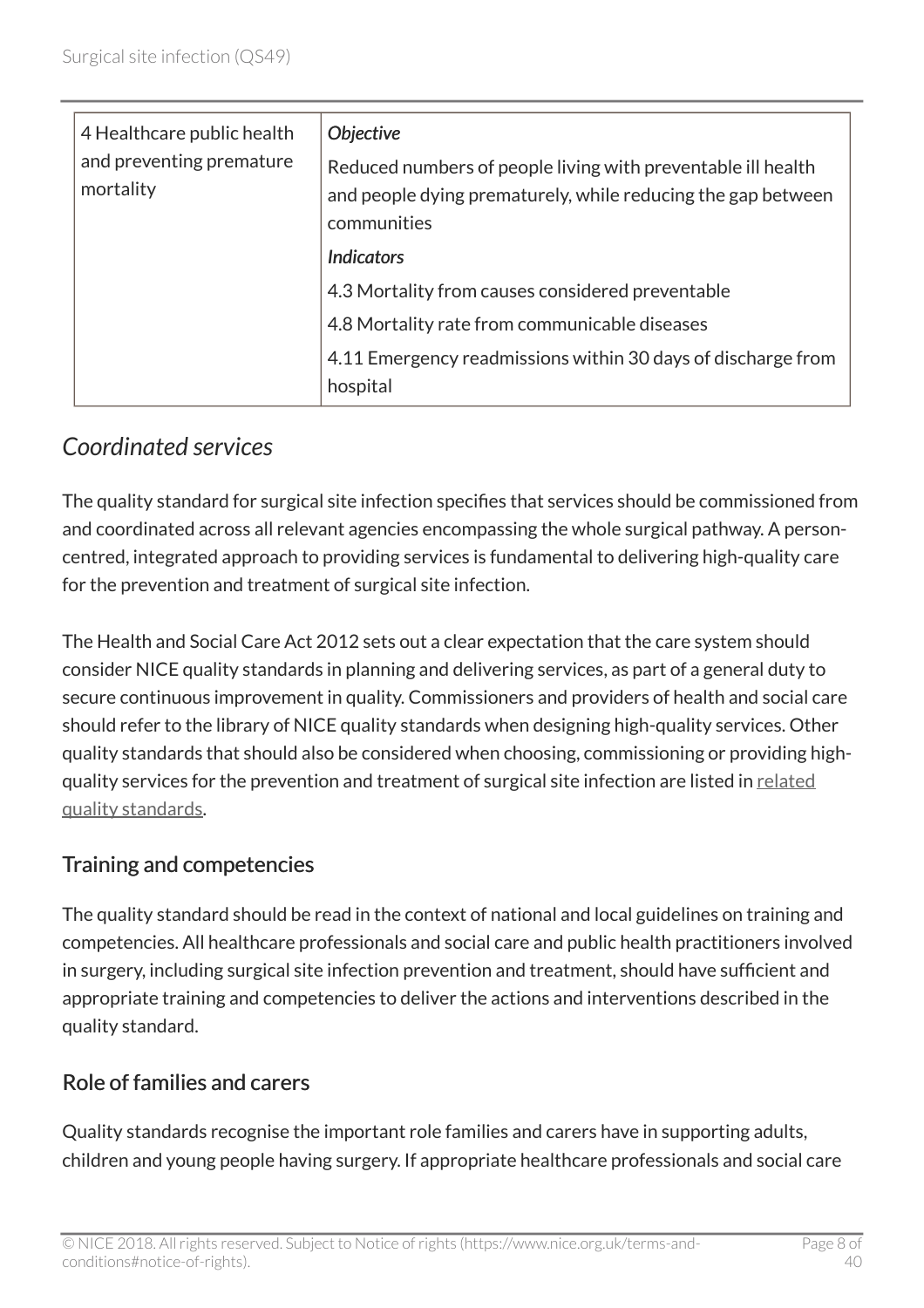and public health practitioners should ensure that families and carers are involved in the decisionmaking process about investigations, treatment and care.

<span id="page-8-0"></span>[[1](#page-4-3)] Health Protection Agency (2012) [English national point prevalence survey on healthcare](http://webarchive.nationalarchives.gov.uk/20140714084352/http:/www.hpa.org.uk/Publications/InfectiousDiseases/AntimicrobialAndHealthcareAssociatedInfections/1205HCAIEnglishPPSforhcaiandamu2011prelim/)[associated infections and antimicrobial use, 2011: preliminary data.](http://webarchive.nationalarchives.gov.uk/20140714084352/http:/www.hpa.org.uk/Publications/InfectiousDiseases/AntimicrobialAndHealthcareAssociatedInfections/1205HCAIEnglishPPSforhcaiandamu2011prelim/)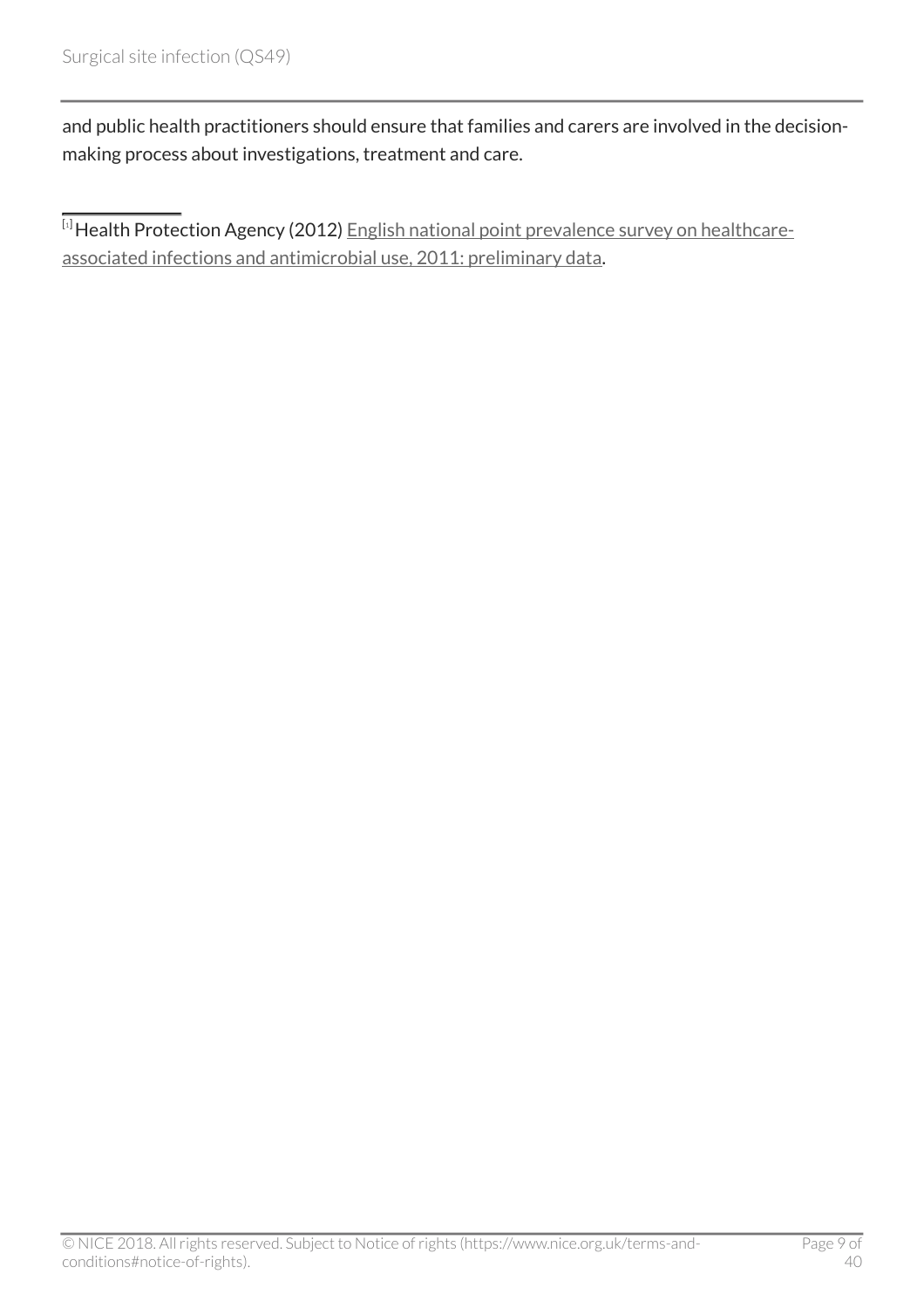# <span id="page-9-0"></span>List of quality statements

[Statement 1](http://live-publications.nice.org.uk/quality-statement-1-personal-preparation-for-surgery#quality-statement-1-personal-preparation-for-surgery) People having surgery are advised not to remove hair from the surgical site and are advised to have (or are helped to have) a shower, bath or bed bath the day before or on the day of surgery.

 $Statement 2$  People having surgery for which antibiotic prophylaxis is indicated receive this in accordance with the local antibiotic formulary.

[Statement 3](http://live-publications.nice.org.uk/quality-statement-3-patient-temperature#quality-statement-3-patient-temperature) Adults having surgery under general or regional anaesthesia have normothermia maintained before, during (unless active cooling is part of the procedure) and after surgery.

 $Statement 4$  People having surgery are cared for by an operating team that minimises the transfer of microorganisms during the procedure by following best practice in hand hygiene and theatre wear, and by not moving in and out of the operating area unnecessarily.

[Statement 5](http://live-publications.nice.org.uk/quality-statement-5-information-and-advice-on-wound-care#quality-statement-5-information-and-advice-on-wound-care) People having surgery and their carers receive information and advice on wound and dressing care, including how to recognise problems with the wound and who to contact if they are concerned.

Statement  $6$  People with a surgical site infection are offered treatment with an antibiotic that covers the likely causative organisms and is selected based on local resistance patterns and the results of microbiological tests.

[Statement 7](http://live-publications.nice.org.uk/quality-statement-7-surveillance#quality-statement-7-surveillance) People having surgery are cared for by healthcare providers that monitor surgical site infection rates (including post-discharge infections) and provide feedback to relevant staff and stakeholders for continuous improvement through adjustment of clinical practice.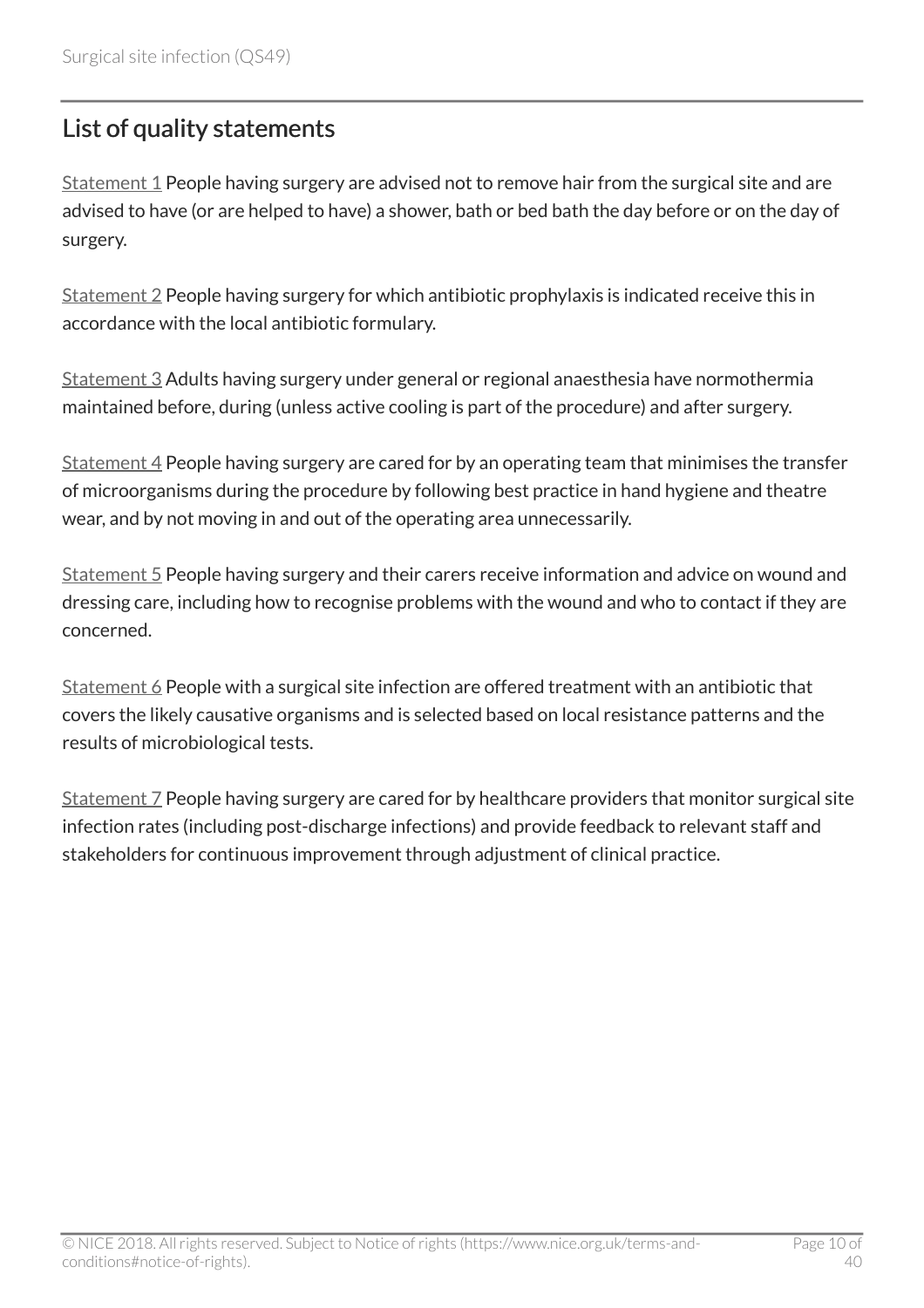# <span id="page-10-0"></span>Quality statement 1: Personal preparation for surgery

### <span id="page-10-1"></span>*Quality statement*

People having surgery are advised not to remove hair from the surgical site and are advised to have (or are helped to have) a shower, bath or bed bath the day before or on the day of surgery.

# <span id="page-10-2"></span>*Rationale*

It is not necessary to remove hair routinely to reduce the risk of surgical site infection, and the use of razors for hair removal may increase the risk of infection. If hair needs to be removed, this should be done by healthcare staff using electric clippers with a single-use head on the day of surgery. Preoperative showering is likely to reduce the number of microorganisms on the skin surrounding the incision and may therefore reduce the risk of infection. Pre-operative advice (and assistance if needed) on personal preparation for surgery will help to ensure that people having surgery have clean skin without unnecessary micro-abrasions (from shaving), which will reduce the risk of surgical site infection.

### <span id="page-10-3"></span>*Quality measures*

#### **Structure**

a) Evidence of local arrangements to ensure that people having surgery are advised not to remove hair from the surgical site.

*Data source:* Local data collection.

b) Evidence of local arrangements to ensure that people having surgery are advised to have (or are helped to have) a shower, bath or bed bath the day before or on the day of surgery.

*Data source:* Local data collection.

#### Process

a) Proportion of surgical procedures for which the person having surgery is advised not to remove hair from the surgical site.

Numerator – the number in the denominator for which the person having surgery is advised not to remove hair from the surgical site.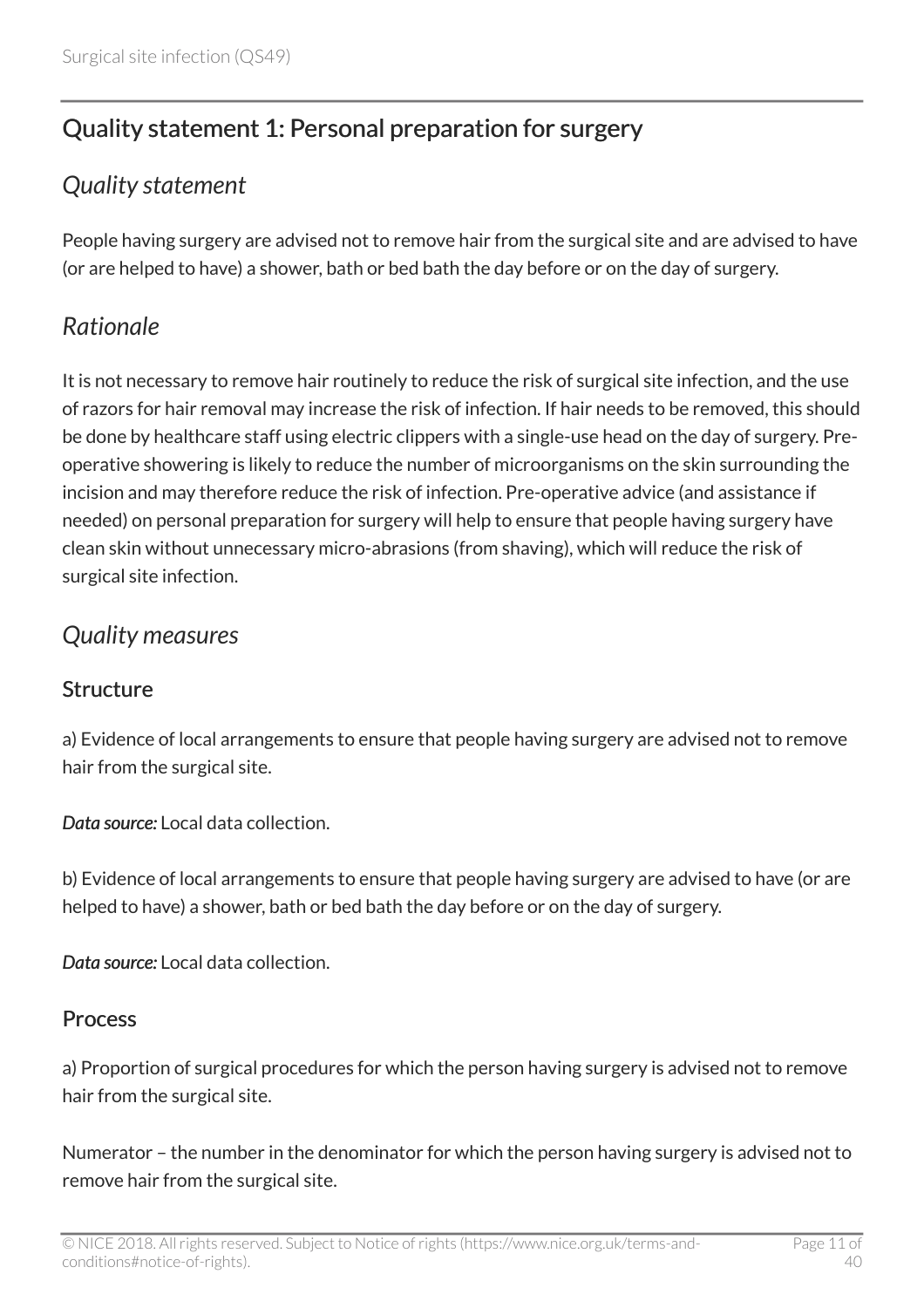Denominator – the number of surgical procedures.

*Data source:* Local data collection.

b) Proportion of surgical procedures for which the person having surgery is advised to have (or is helped to have) a shower, bath or bed bath the day before or on the day of surgery.

Numerator – the number in the denominator for which the person having surgery is advised to have (or is helped to have) a shower, bath or bed bath the day before or on the day of surgery.

Denominator – the number of surgical procedures.

*Data source:* Local data collection.

#### Outcome

Feedback from people having surgery on whether they received the help they needed to have a shower, bath or bed bath the day before or on the day of surgery.

*Data source:*Local data collection.

### <span id="page-11-0"></span>*What the quality statement means for service providers, healthcare professionals, social care practitioners and commissioners*

Service providers ensure that systems are in place for their staff to understand and act on the need to advise people having surgery not to remove hair from the surgical site and to advise them to have (or help them to have) a shower, bath or bed bath the day before or on the day of surgery.

Healthcare professionals advise people having surgery not to remove hair from the surgical site and advise them to have (or help them to have) a shower, bath or bed bath the day before or on the day of surgery.

Social care practitioners help people to have a shower, bath or bed bath the day before or on the day of surgery.

Commissioners ensure that they commission services from service providers that can demonstrate arrangements to ensure that people having surgery are advised not to remove hair from the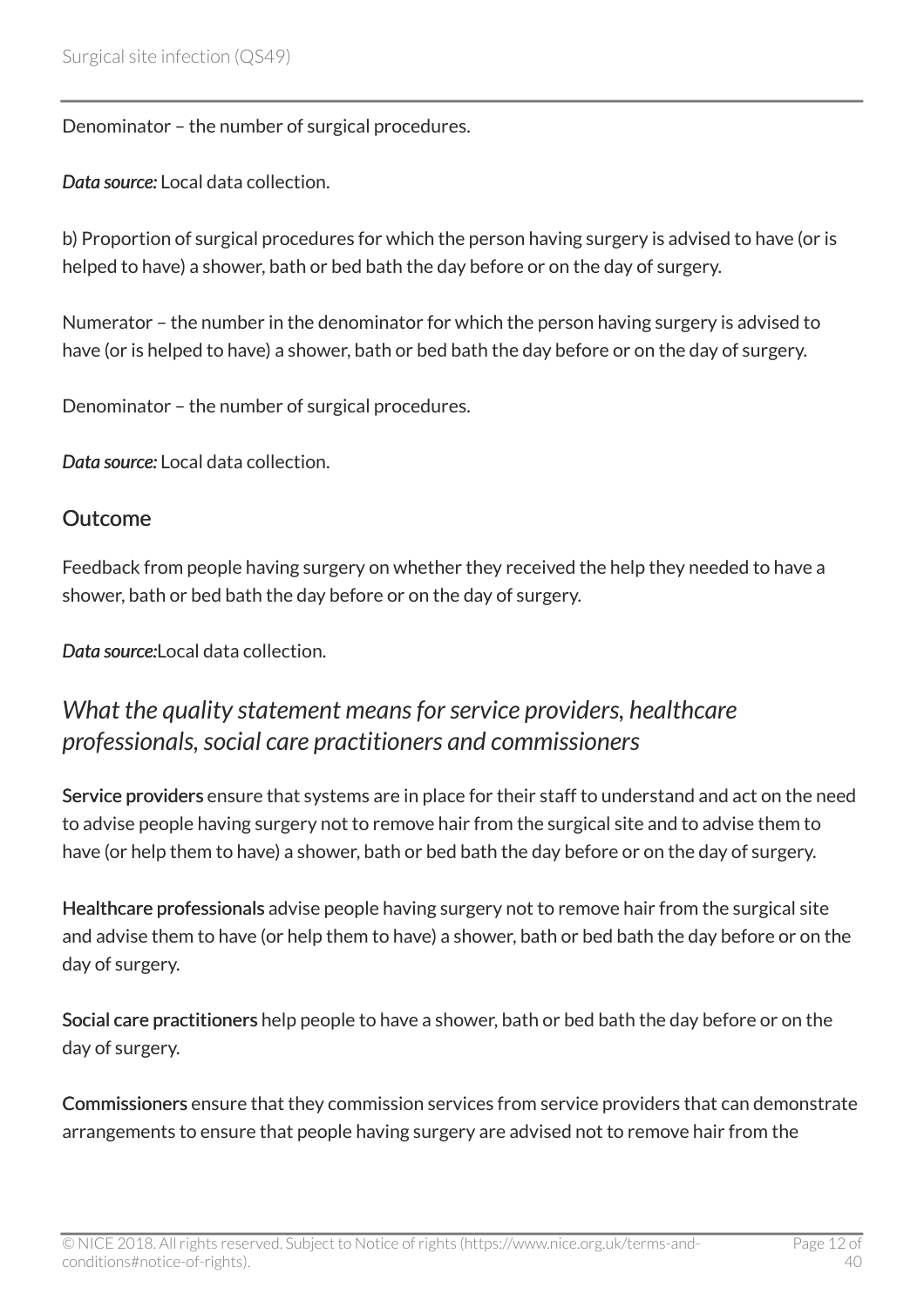surgical site and advised to have (or helped to have) a shower, bath or bed bath the day before or on the day of surgery.

### <span id="page-12-0"></span>*What the quality statement means for patients, service users and carers*

Peoplehaving an operation are advised not to remove hair from the area of the body where they are having the operation and are advised to have a shower or bath either the day before or on the day of the operation. If they are not able to wash themselves, they should be helped by health or social care staff.

### <span id="page-12-1"></span>*Source guidance*

[Surgical site infections: prevention and treatment](http://www.nice.org.uk/guidance/cg74) (2008) NICE clinical guideline 74, recommendations 1.2.2, 1.2.3 (key priorities for implementation) and 1.2.1

### <span id="page-12-2"></span>*Equality and diversity considerations*

This quality statement applies to all people preparing for surgery, regardless of their ability to carry out personal preparations themselves. If people need help with washing before surgery or if hair removal is necessary, they should be treated with dignity at all times.

Advice should be both age-appropriate and culturally appropriate. It should also be accessible to people with additional needs such as physical, sensory or learning disabilities, and to people who do not speak or read English. People having surgery and their carers or parents should have access to an interpreter or advocate if needed.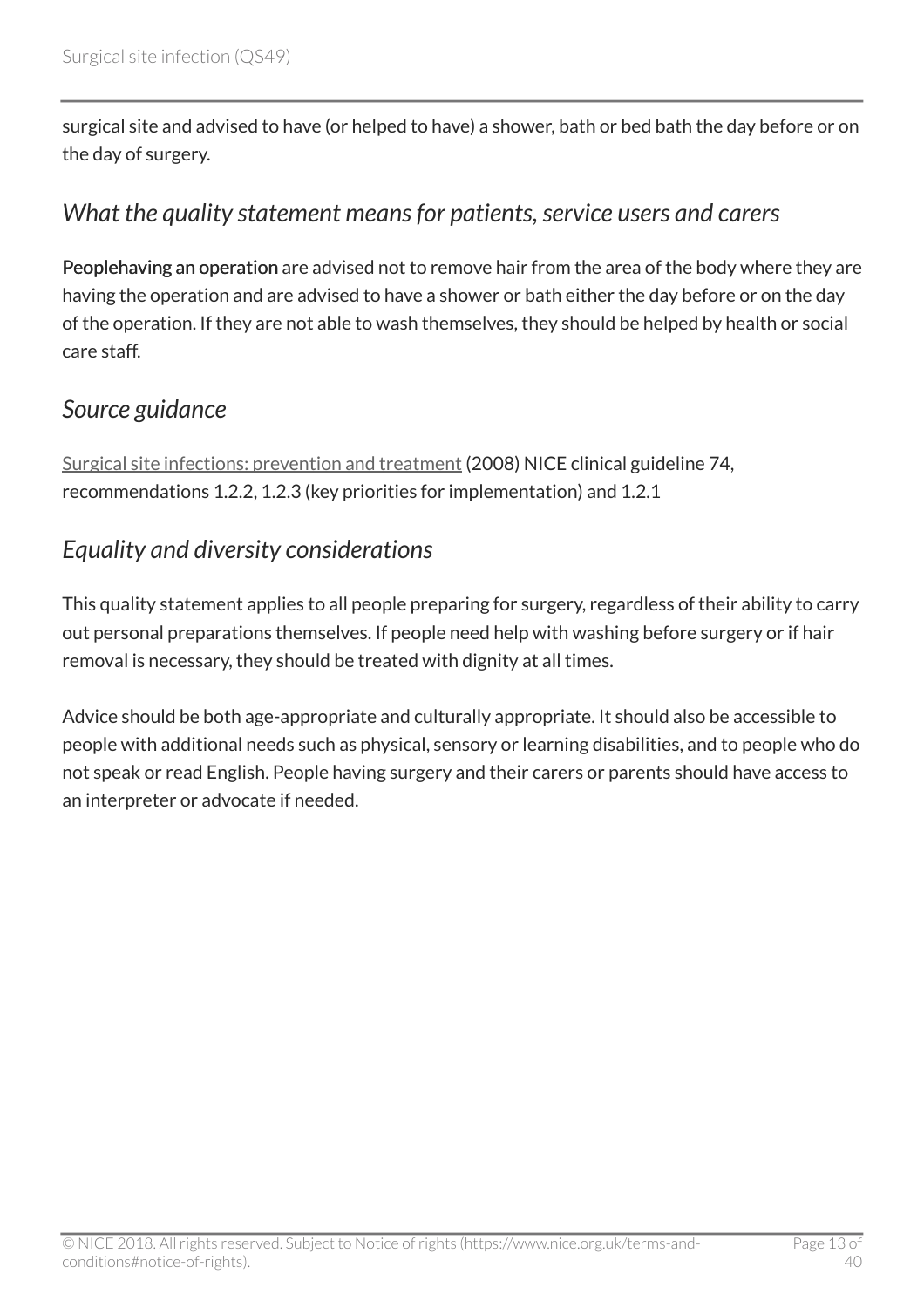# <span id="page-13-0"></span>Quality statement 2: Antibiotic prophylaxis

### <span id="page-13-1"></span>*Quality statement*

People having surgery for which antibiotic prophylaxis is indicated receive this in accordance with the local antibiotic formulary.

# <span id="page-13-2"></span>*Rationale*

Antibiotic prophylaxis is effective for preventing surgical site infections in certain procedures. However, the use of antibiotics for prophylaxis carries a risk of adverse effects (including *Clostridium difficile*-associated disease) and increased prevalence of antibiotic-resistant bacteria. The choice of antibiotic prophylaxis should cover the organisms most likely to cause infection and be influenced by the strength of the association between the antibiotic used and these adverse effects. Using a local antibiotic formulary should ensure that the most appropriate antibiotic, dose, timing of administration and duration are used for effective prophylaxis.

### <span id="page-13-3"></span>*Quality measures*

#### **Structure**

Evidence of local arrangements to ensure that people having surgery for which antibiotic prophylaxis is indicated receive this in accordance with the local antibiotic formulary and that this is recorded.

*Data source:* Local data collection.

#### Process

Proportion of surgical procedures for which antibiotic prophylaxis is indicated for which the person having surgery receives antibiotic prophylaxis in accordance with the local antibiotic formulary and that this is recorded.

Numerator – the number in the denominator for which the person having surgery receives antibiotic prophylaxis in accordance with the local antibiotic formulary and that this is recorded.

Denominator – the number of surgical procedures for which antibiotic prophylaxis is indicated.

#### *Data source:* Local data collection.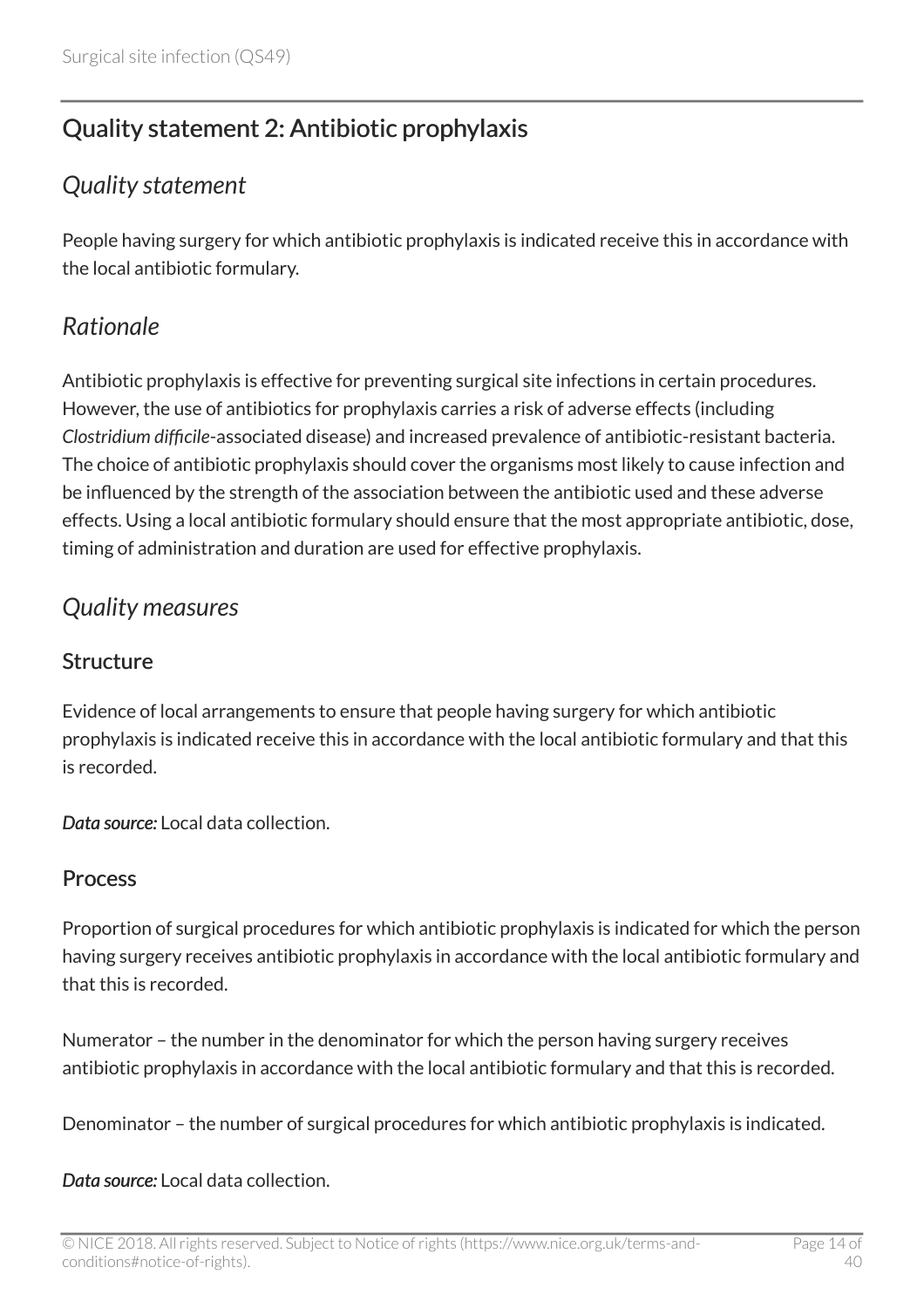# <span id="page-14-0"></span>*What the quality statement means for service providers, healthcare professionals and commissioners*

Service providers ensure that they develop or have access to a local antibiotic formulary and that their staff understand and act on the need to prescribe and administer antibiotic prophylaxis in accordance with this to people having surgery for which antibiotic prophylaxis is indicated. This includes having systems in place to record when antibiotic prophylaxis has been given.

Healthcare professionals offer antibiotic prophylaxis to people having surgery for which antibiotic prophylaxis is indicated, in accordance with the local antibiotic formulary and record when this has been given.

Commissioners ensure development of, or access to, a local antibiotic formulary and commission services from service providers that can demonstrate arrangements to prescribe and administer antibiotic prophylaxis to people having surgery for which antibiotic prophylaxis is indicated in accordance with the local antibiotic formulary.

### <span id="page-14-1"></span>*What the quality statement means for patients, service users and carers*

People having certain types of operation for which there is a higher risk of infection are given antibiotics before surgery to help prevent infection.

### <span id="page-14-2"></span>*Source guidance*

[Surgical site infections: prevention and treatment](http://www.nice.org.uk/guidance/cg74) (2008) NICE clinical guideline 74, recommendation 1.2.13 (key priority for implementation)

### <span id="page-14-3"></span>*Definitions of terms used in this quality statement*

### Antibiotic formulary

An antibiotic formulary is a local policy document produced by a multi-professional team, usually in a hospital trust or commissioning group, combining best evidence and clinical judgement [adapted from [NICE clinical guideline 74 – full guideline](http://www.nice.org.uk/guidance/CG74/Evidence)]. See also the Department of Health's [UK five year](https://www.gov.uk/government/publications/uk-5-year-antimicrobial-resistance-strategy-2013-to-2018) [antimicrobial resistance strategy 2013 to 2018](https://www.gov.uk/government/publications/uk-5-year-antimicrobial-resistance-strategy-2013-to-2018) and [Antimicrobial stewardship 'Start smart – then](https://www.gov.uk/government/publications/antimicrobial-stewardship-start-smart-then-focus) [focus': guidance for antimicrobial stewardship in hospitals \(England\)](https://www.gov.uk/government/publications/antimicrobial-stewardship-start-smart-then-focus) published by the Department of Health Advisory Committee on Antimicrobial Resistance and Healthcare Associated Infection (ARHAI).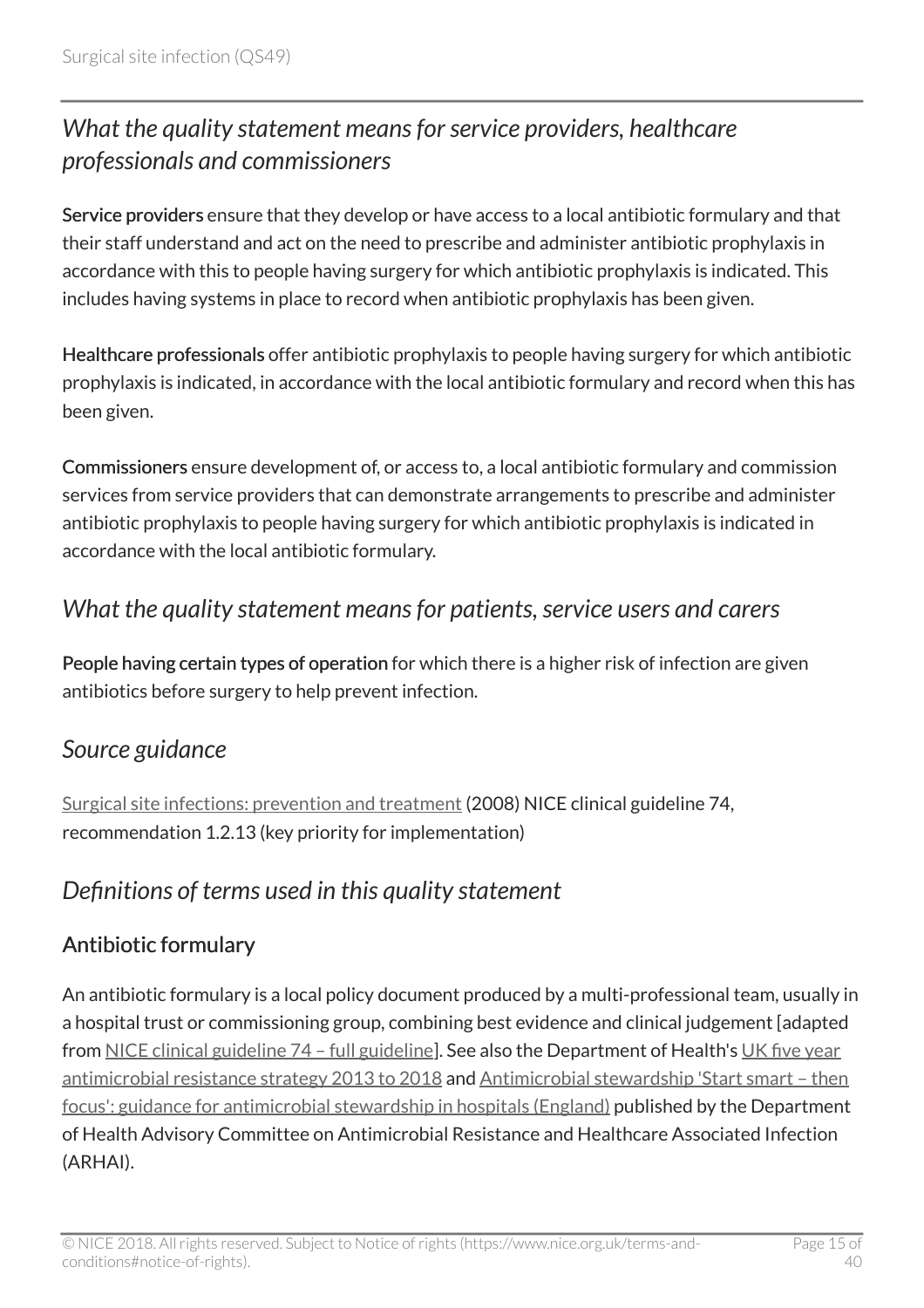#### Surgery that requires antibiotic prophylaxis

Surgery that requires antibiotic prophylaxis is:

- clean surgery involving the placement of a prosthesis or implant
- clean-contaminated surgery
- contaminated surgery
- surgery on a dirty or infected wound (requires antibiotic treatment in addition to prophylaxis). [NICE clinical guideline 74 recommendations 1.2.11 (key priority for implementation) and 1.2.16]

[Surgical site infections](http://www.nice.org.uk/guidance/cg74) (NICE clinical guideline 74) also recommends that antibiotic prophylaxis should not be used routinely for clean non-prosthetic uncomplicated surgery because of the risk of adverse events, *Clostridium difficile*-associated disease, resistance and drug hypersensitivity [recommendation 1.2.12 (key priority for implementation)].

See the glossary of terms in [NICE clinical guideline 74](https://www.nice.org.uk/guidance/cg74/chapter/1-Guidance#terms-used-in-this-guideline) for definitions of surgical wound classification.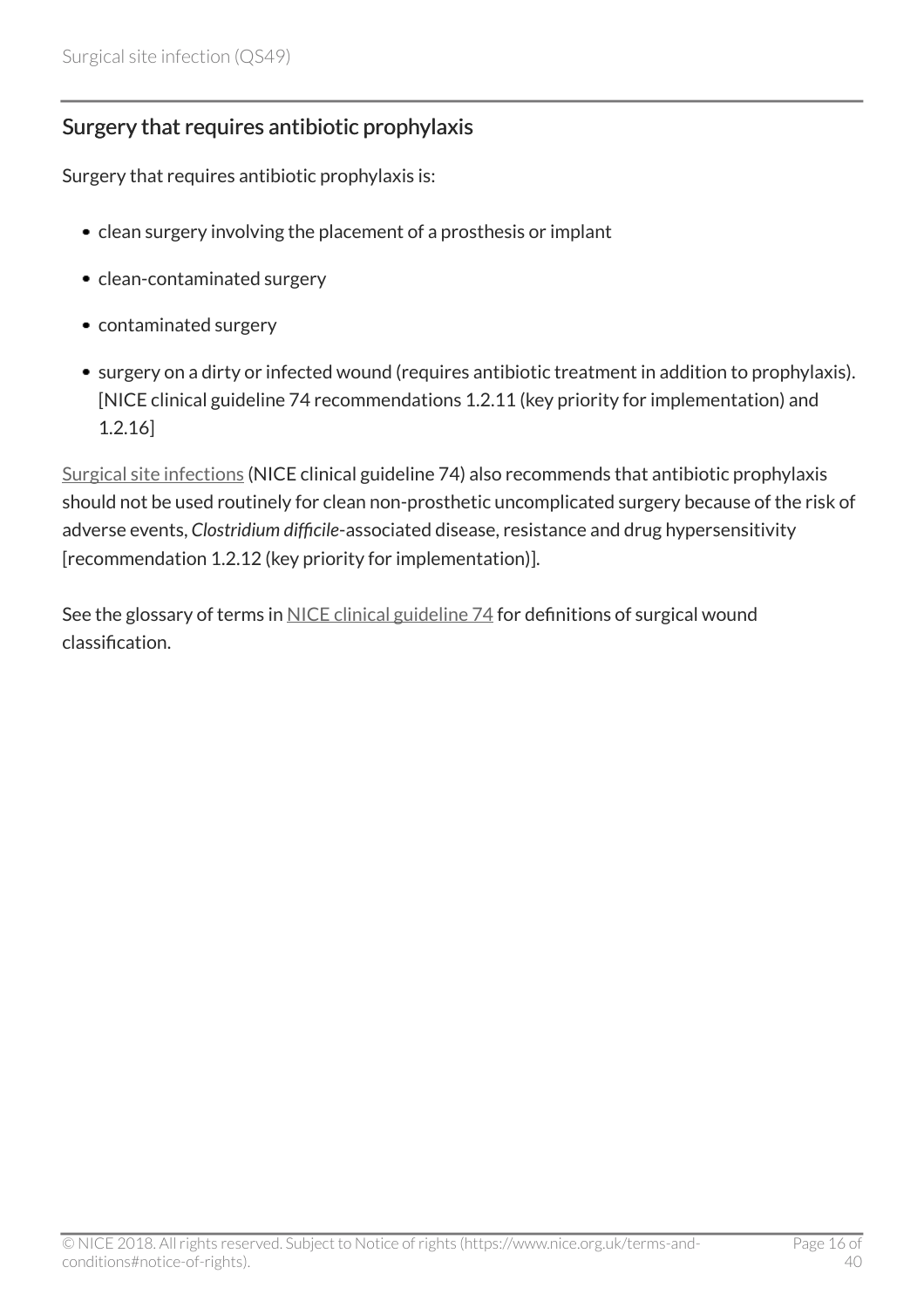# <span id="page-16-0"></span>Quality statement 3: Patient temperature

### <span id="page-16-1"></span>*Quality statement*

Adults having surgery under general or regional anaesthesia have normothermia maintained before, during (unless active cooling is part of the procedure) and after surgery.

# <span id="page-16-2"></span>*Rationale*

During surgery patients are kept in a stable condition by the operating team. All tissues heal most effectively in optimal conditions of oxygenation, perfusion and body temperature. Inadvertent perioperative hypothermia is a common but preventable complication of perioperative procedures that is associated with an increased risk of surgical site infection and other postoperative complications. Surgical patients are at risk of developing hypothermia before, during or after surgery. Maintaining normothermia throughout this period (except if cooling is required for medical reasons) will therefore reduce the risk of infection at the surgical site and ensure that patients feel comfortably warm at all times.

### <span id="page-16-3"></span>*Quality measures*

#### **Structure**

Evidence of local arrangements to ensure that adults having surgery under general or regional anaesthesia have normothermia maintained before, during (unless active cooling is part of the procedure) and after surgery.

*Data source:* Local data collection.

#### Process

Proportion of surgical procedures on adults under general or regional anaesthesia in which the person having surgery has their core temperature measured and documented in accordance with [Hypothermia: prevention and management in adults having surgery](http://www.nice.org.uk/guidance/cg65) (NICE clinical guideline 65).

Numerator – the number in the denominator in which the person having surgery has their core temperature measured and documented in accordance with [Hypothermia: prevention and](http://www.nice.org.uk/guidance/cg65) [management in adults having surgery](http://www.nice.org.uk/guidance/cg65) (NICE clinical guideline 65).

Denominator – the number of surgical procedures on adults under general or regional anaesthesia.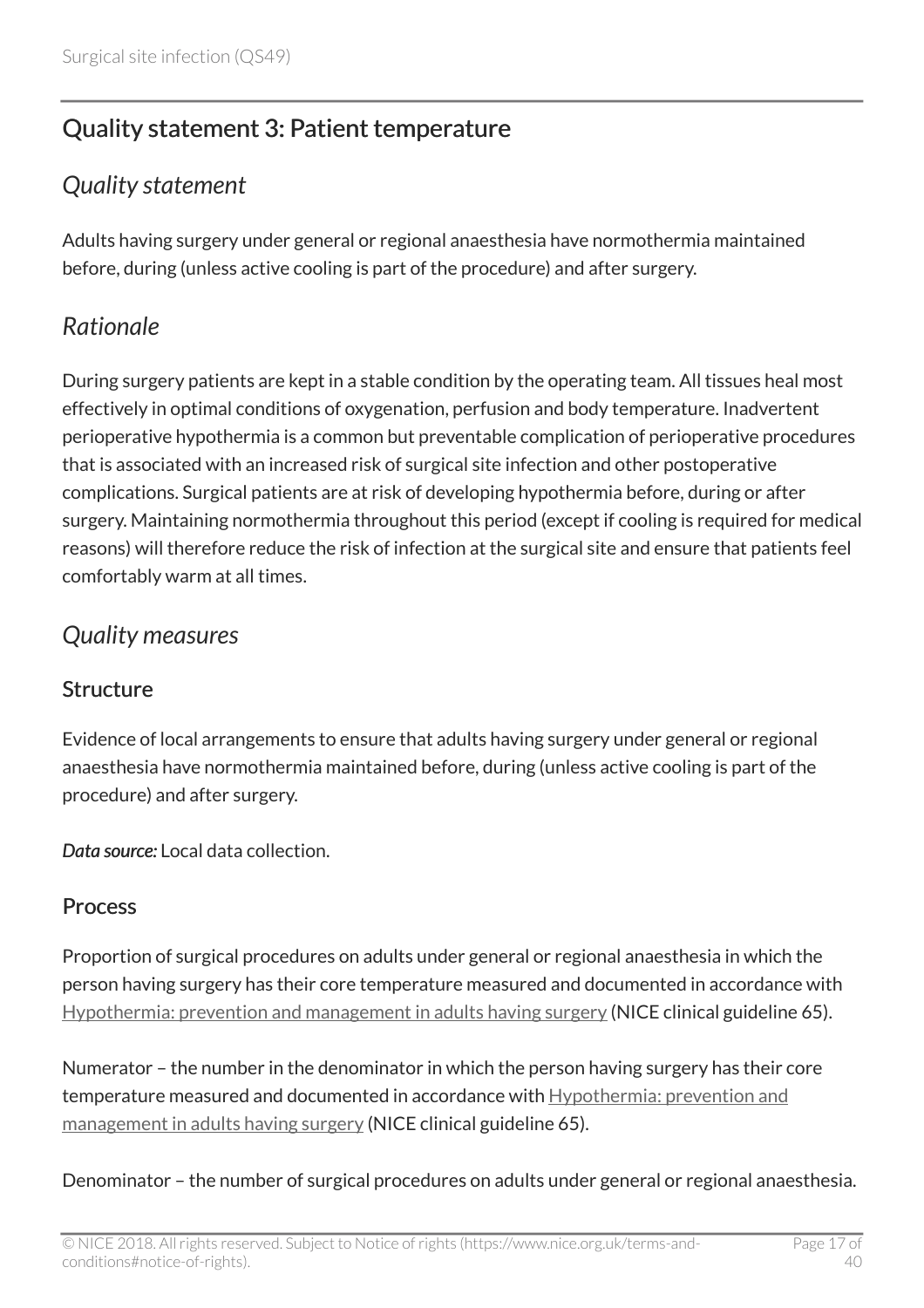*Data source:* Local data collection.

#### **Outcome**

Proportion of surgical procedures on adults under general or regional anaesthesia in which the person having surgery is normothermic before, during (unless active cooling is part of the procedure) and after surgery.

Numerator – the number in the denominator in which the person having surgery is normothermic before, during (unless active cooling is part of the procedure) and after surgery.

Denominator – the number of surgical procedures on adults under general or regional anaesthesia.

*Data source:* Local data collection.

### <span id="page-17-0"></span>*What the quality statement means for service providers, healthcare professionals and commissioners*

Service providers ensure that systems are in place to measure and document core temperature in accordance with [Hypothermia: prevention and management in adults having surgery](http://www.nice.org.uk/guidance/cg65) (NICE clinical guideline 65) and maintain normothermia for adults having surgery under general or regional anaesthesia before, during (unless active cooling is part of the procedure) and after surgery.

Healthcare professionals measure and document core temperature in accordance with [Hypothermia: prevention and management in adults having surgery](http://www.nice.org.uk/guidance/cg65) (NICE clinical guideline 65) and maintain normothermia for adults having surgery under general or regional anaesthesia before, during (unless active cooling is part of the procedure) and after surgery.

Commissioners commission services from service providers that can demonstrate arrangements to ensure that they maintain normothermia for adults having surgery under general or regional anaesthesia before, during (unless active cooling is part of the procedure) and after surgery.

# <span id="page-17-1"></span>*What the quality statement means for patients, service users and carers*

Adults having an operation under a general anaesthetic or a regional anaesthetic (which affects a large part of the body, such as a limb or the lower half of the body) are kept comfortably warm (at normal body temperature) before, during and after the operation to help reduce the risk of infection.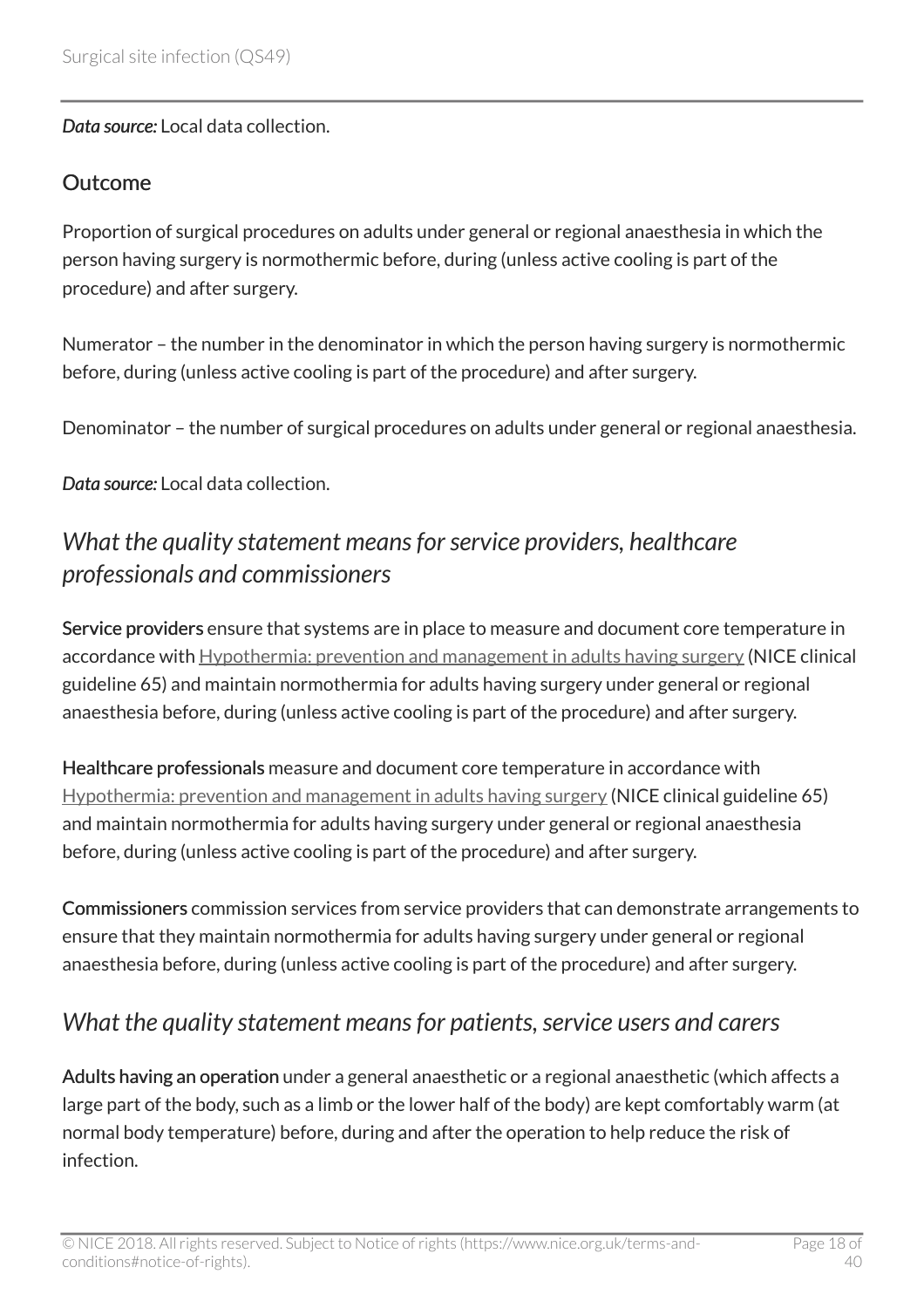### <span id="page-18-0"></span>*Source guidance*

[Surgical site infections: prevention and treatment](http://www.nice.org.uk/guidance/cg74) (2008) NICE clinical guideline 74, recommendation 1.3.10

### <span id="page-18-1"></span>*Definitions of terms used in this quality statement*

The following definitions have been adapted from [NICE clinical guideline 65:](http://www.nice.org.uk/guidance/cg65)

### **Adults**

People aged 18 years and over.

#### Regional anaesthesia

Central neuraxial block.

#### Normothermia

A core temperature range of 36.5°C to 37.5°C.

#### Before surgery

The preoperative phase, defined as 1 hour before induction of anaesthesia (when the patient is prepared for surgery on the ward or in the emergency department).

#### During surgery

The intraoperative phase, defined as total anaesthesia time (including the time in the anaesthetic room before induction of anaesthesia).

#### After surgery

The postoperative period, defined as 24 hours after entry into the recovery area (which will include transfer to and time spent on the ward).

#### Perioperative pathway

The continuous period of the preoperative, intraoperative and postoperative phases.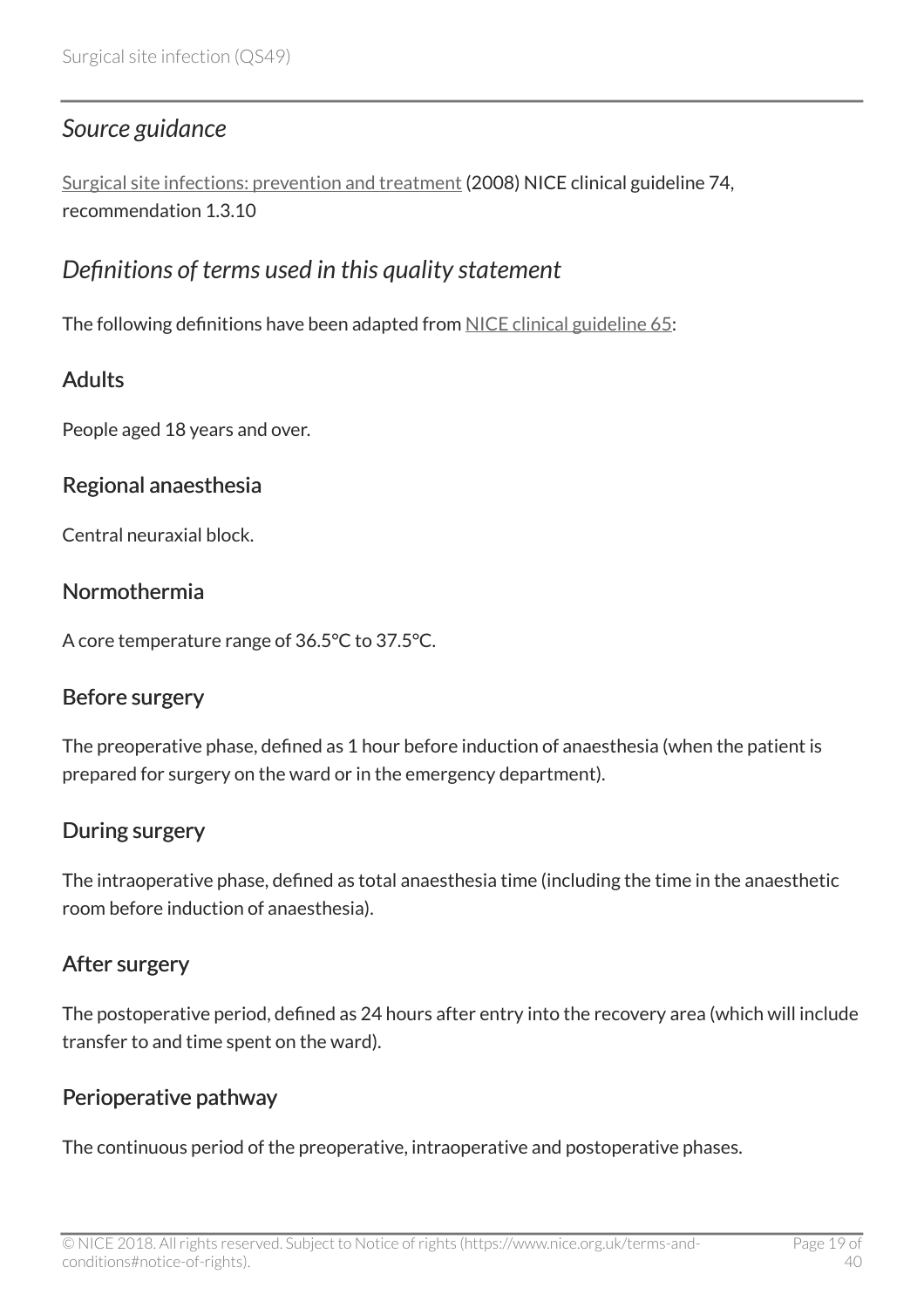#### Measurement and documentation of core temperature

In accordance with [NICE clinical guideline 65,](http://www.nice.org.uk/guidance/cg65) measure and document core temperature:

- in the hour before the patient leaves the ward or emergency department [recommendation 1.2.2]
- again before induction of anaesthesia and then every 30 minutes until the end of surgery [recommendation 1.3.1 (key priority for implementation)]
- on admission to the recovery room and then every 15 minutes [recommendation 1.4.1 (key priority for implementation)]
- on arrival at the ward [recommendation 1.4.2]
- every 4 hours on the ward [recommendation 1.4.2].

This quality statement does not cover people undergoing therapeutic hypothermia or people with severe head injuries resulting in impaired temperature control. Other exclusions may apply at certain points on the perioperative pathway, such as when surgery needs to be expedited for clinical urgency. [Hypothermia: prevention and management in adults having surgery](http://www.nice.org.uk/guidance/cg65) (NICE clinical guideline 65) does not cover children and young people (aged less than 18 years), pregnant women or people undergoing local anaesthesia, but it is recognised that users of the quality standard may wish to consider how the quality statement on normothermia may apply to these groups.

# <span id="page-19-0"></span>*Equality and diversity considerations*

This quality statement may not apply to all pregnant women, because they are not covered by [NICE](http://www.nice.org.uk/guidance/cg65) [clinical guideline 65.](http://www.nice.org.uk/guidance/cg65) Because of the physiological changes in pregnancy, the needs of pregnant women may need to be considered separately from non-pregnant women for some types or aspects of surgery. Similarly, NICE clinical guideline 65 does not cover children (aged less than 18 years). Users of the quality standard will need to apply clinical judgement in considering how the quality statement on patient temperature applies to these groups.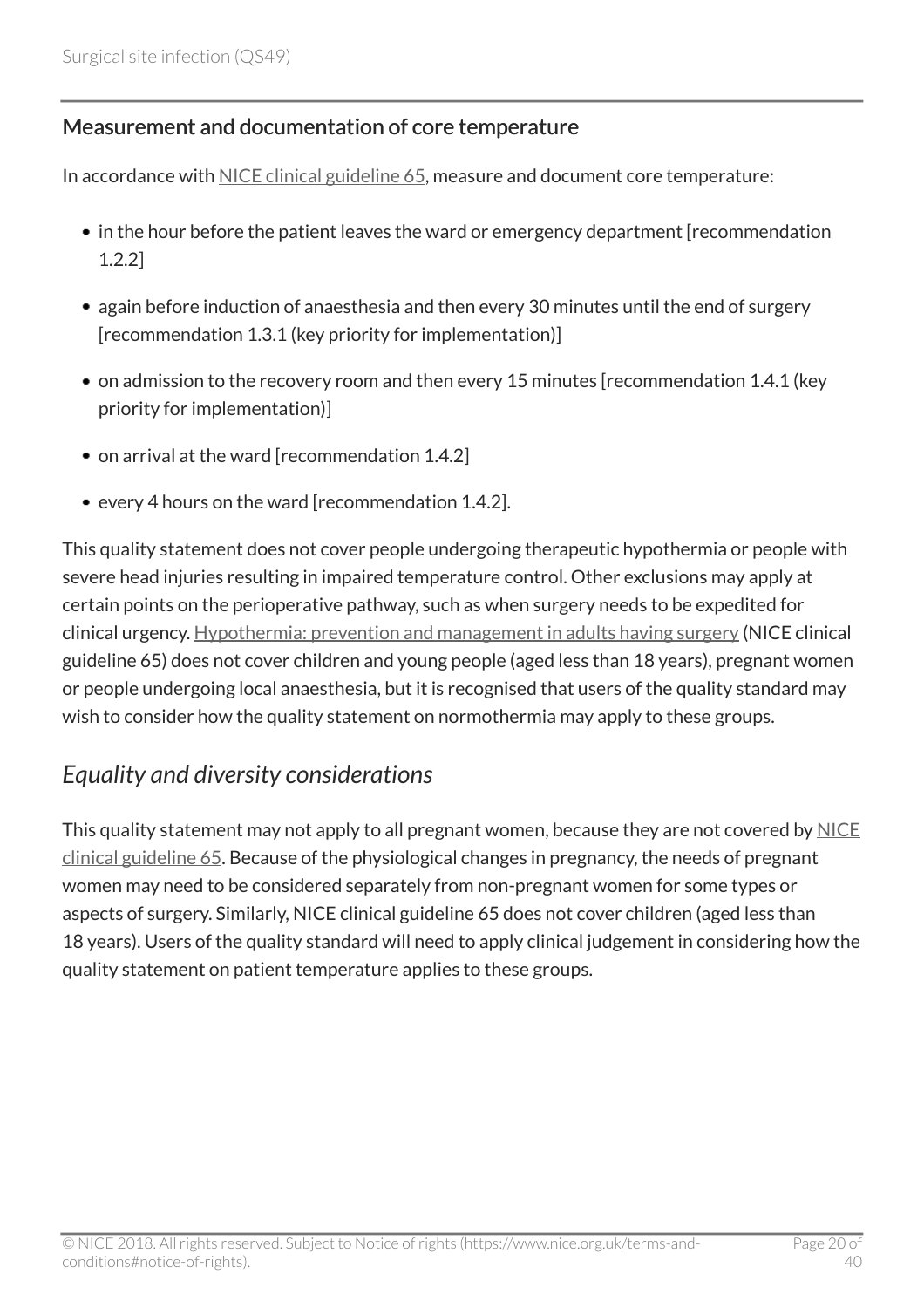# <span id="page-20-0"></span>Quality statement 4: Intraoperative staff practices

### <span id="page-20-1"></span>*Quality statement*

People having surgery are cared for by an operating team that minimises the transfer of microorganisms during the procedure by following best practice in hand hygiene and theatre wear, and by not moving in and out of the operating area unnecessarily.

# <span id="page-20-2"></span>*Rationale*

In order to reduce the risk of surgical site infection, the risk of microbial contamination of the surgical site from the theatre environment needs to be minimised. Staff practices aimed at achieving this are known collectively as theatre discipline. In order to maintain theatre discipline, a number of practices should be followed that include using appropriate theatre wear and minimising movement of people in and out of the operating area. Effective hand decontamination will also reduce the risk of transferring microorganisms during the procedure, and this is most likely to be achieved if hand jewellery, artificial nails and nail polish are removed before decontamination takes place.

### <span id="page-20-3"></span>*Quality measures*

#### **Structure**

a) Evidence of local arrangements to ensure that operating teams remove any hand jewellery, artificial nails and nail polish before starting surgical hand decontamination.

*Data source:* Local data collection.

b) Evidence of local arrangements to ensure that operating teams follow practices for surgical hand decontamination in accordance with [surgical site infections](http://www.nice.org.uk/guidance/cg74) (NICE clinical guideline 74) recommendations 1.3.1 and 1.3.2.

*Data source:* Local data collection.

c) Evidence of local arrangements to ensure that staff wear specific non-sterile theatre wear in all areas where operations are undertaken.

*Data source:* Local data collection.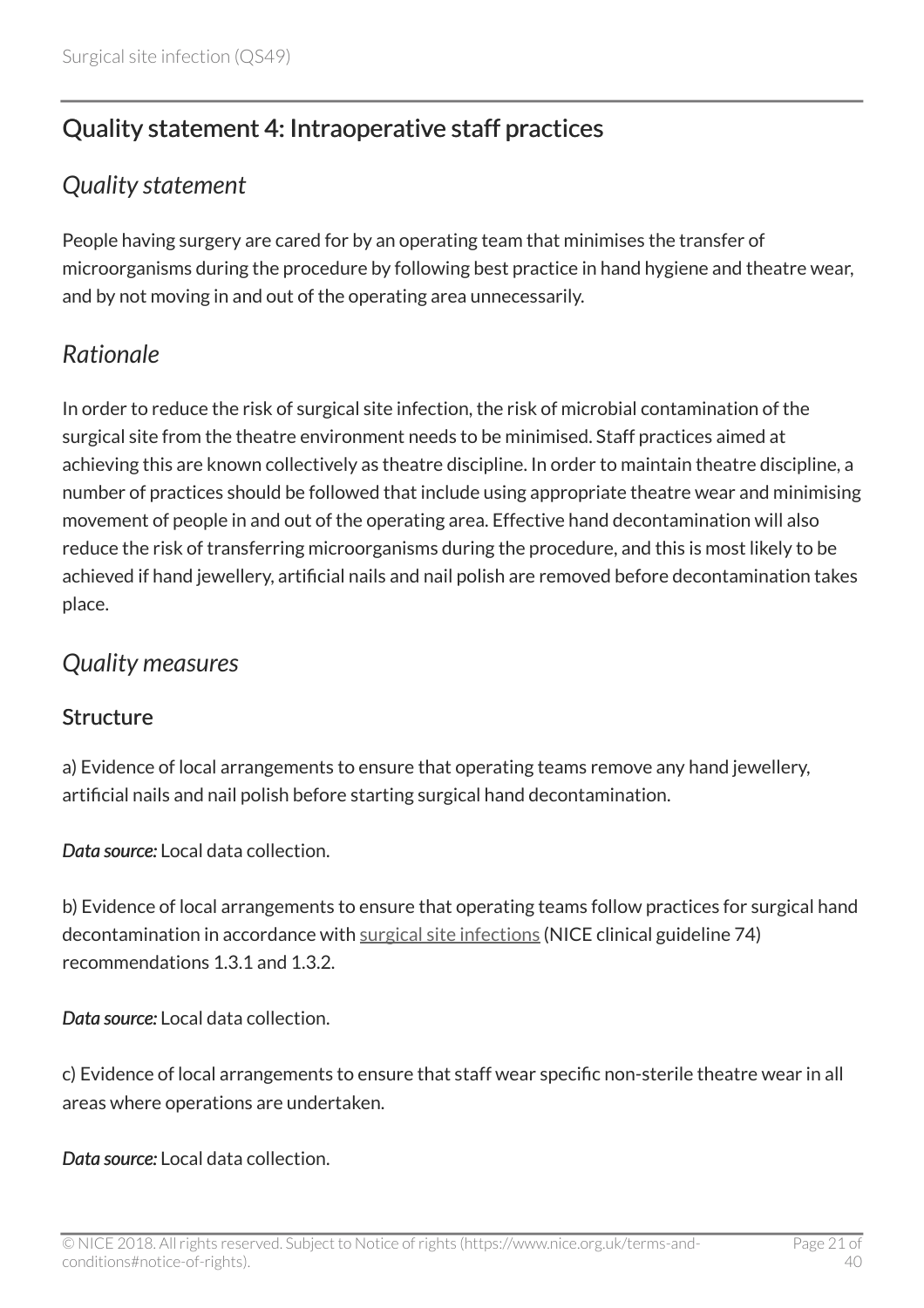d) Evidence of local arrangements to ensure that operating teams minimise any staff movements in and out of the operating area.

*Data source:* Local data collection.

e) Evidence of local arrangements to ensure that spot checks are carried out in relation to structure measures a), b), c) and d).

*Data source:* Local data collection.

# <span id="page-21-0"></span>*What the quality statement means for service providers, healthcare professionals and commissioners*

Service providers ensure that policies and procedures are in place and implemented to ensure that operating teams minimise the transfer of microorganisms during surgery by following best practice in hand hygiene and theatre wear, and by not moving in and out of the operating area unnecessarily.

Operating teams follow practices that minimise the transfer of microorganisms during surgery by following best practice in hand hygiene and theatre wear, and by not moving in and out of the operating area unnecessarily.

Commissioners commission services from service providers that have policies and procedures to ensure that operating teams follow practices that minimise the transfer of microorganisms during surgery by following best practice in hand hygiene and theatre wear, and by not moving in and out of the operating area unnecessarily.

### <span id="page-21-1"></span>*What the quality statement means for patients, service users and carers*

People having an operation are cared for by an operating team that minimises the chances that microorganisms will be transferred during the operation by following best practice when cleaning their hands and by wearing the correct type of clothing, and by not moving in and out of the operating area unnecessarily.

### <span id="page-21-2"></span>*Source guidance*

[Surgical site infections: prevention and treatment](http://www.nice.org.uk/guidance/cg74) (2008) NICE clinical guideline 74 recommendations 1.2.5, 1.2.6, 1.2.9, 1.2.10, 1.3.1 and 1.3.2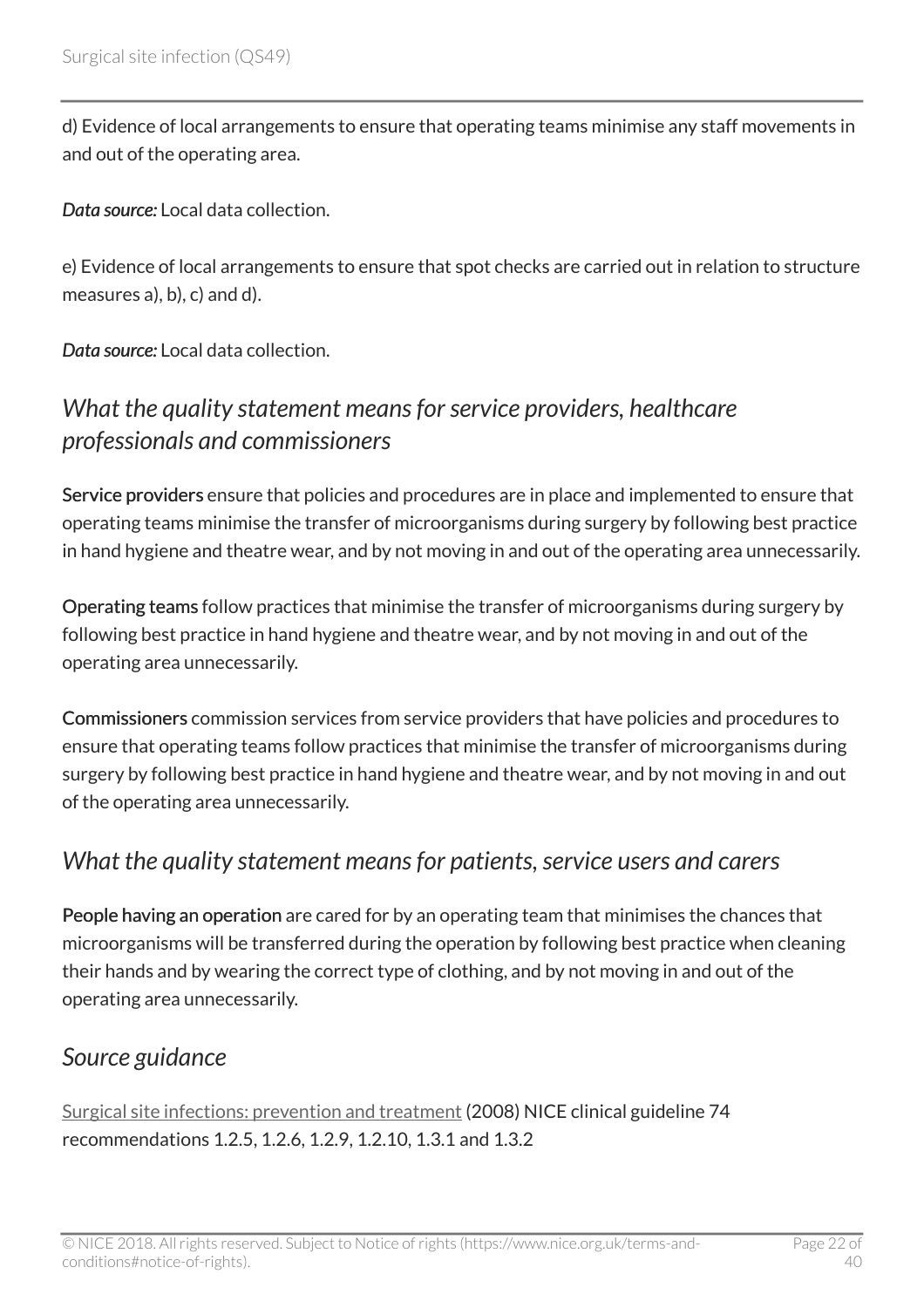# <span id="page-22-0"></span>*Definitions of terms used in this quality statement*

#### Best practice in hand hygiene

Best practice in hand hygiene includes the following:

- The operating team should remove hand jewellery, artificial nails and nail polish before operations.
- The operating team should wash their hands prior to the first operation on the list using an aqueous antiseptic surgical solution, with a single-use brush or pick for the nails, and ensure that hands and nails are visibly clean.
- Before subsequent operations, hands should be washed using either an alcohol hand rub or an antiseptic surgical solution. If hands are soiled then they should be washed again with an antiseptic surgical solution. [\[NICE clinical guideline 74](http://www.nice.org.uk/guidance/cg74) recommendations 1.2.9, 1.2.10, 1.3.1 and 1.3.2]

#### Best practice in theatre wear

Best practice in theatre wear includes the following:

- Staff should wear specific non-sterile theatre wear (scrub suits, masks, hats and overshoes) in all areas where operations are undertaken.
- Staff wearing non-sterile theatre wear should keep their movements in and out of the operating area to a minimum [[NICE clinical guideline 74](http://www.nice.org.uk/guidance/cg74) recommendations 1.2.5 and 1.2.6]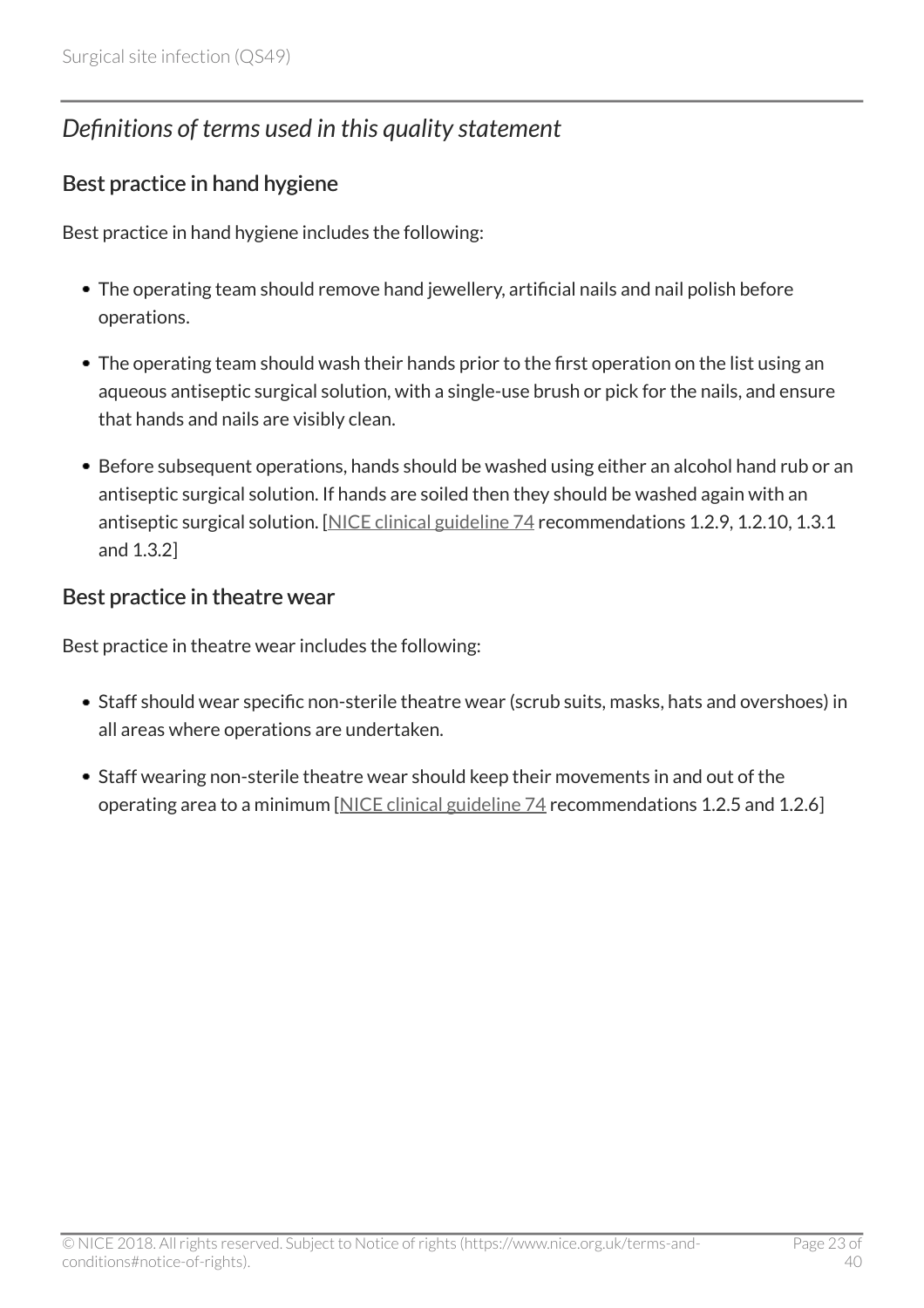# <span id="page-23-0"></span>Quality statement 5: Information and advice on wound care

### <span id="page-23-1"></span>*Quality statement*

People having surgery and their carers receive information and advice on wound and dressing care, including how to recognise problems with the wound and who to contact if they are concerned.

### <span id="page-23-2"></span>*Rationale*

Appropriate wound and dressing care promotes healing and reduces the risk of infection. Providing information and advice on this to people having surgery and their carers will reduce the risk of them doing something to the wound or dressing that might contaminate the site with microorganisms unnecessarily. If a person develops a surgical site infection, early treatment is essential to prevent the infection getting worse. Providing information on how to recognise problems with a wound and who to contact if they are concerned should lead to prompt treatment for those who need it and reduce infection-related morbidity.

### <span id="page-23-3"></span>*Quality measures*

#### **Structure**

Evidence of local arrangements to ensure that people having surgery and their carers receive information and advice on wound and dressing care, including how to recognise problems with the wound and who to contact if they are concerned.

*Data source:* Local data collection.

#### Process

Proportion of surgical procedures for which the person having surgery and their carers receive information and advice on wound and dressing care, including how to recognise problems with the wound and who to contact if they are concerned.

Numerator – the number in the denominator for which the person having surgery and their carers receive information and advice on wound and dressing care, including how to recognise problems with the wound and who to contact if they are concerned.

Denominator – the number of surgical procedures.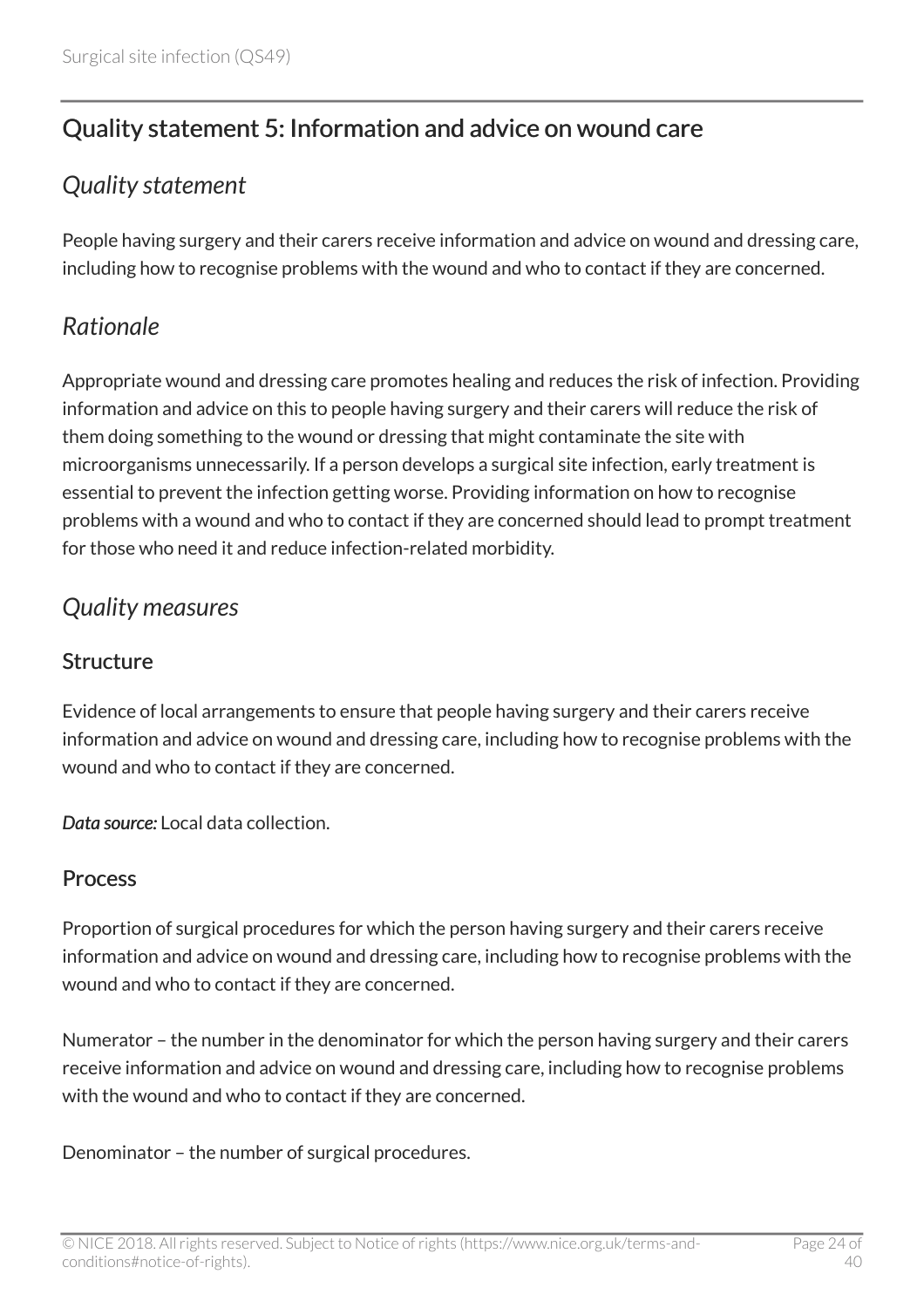*Data source:* Local data collection.

### <span id="page-24-0"></span>*What the quality statement means for service providers, healthcare professionals and commissioners*

Service providers ensure that protocols are in place to provide people having surgery and their carers with information and advice on wound and dressing care, including how to recognise problems with the wound and who to contact if they are concerned.

Healthcare professionals provide people having surgery and their carers with information and advice on wound and dressing care, including how to recognise problems with the wound and who to contact if they are concerned.

Commissioners commission services from service providers that can demonstrate that they have protocols to provide people having surgery and their carers with information and advice on wound and dressing care, including how to recognise problems with the wound and who to contact if they are concerned.

### <span id="page-24-1"></span>*What the quality statement means for patients, service users and carers*

People having an operation and their carers are given information and advice about how to look after the wound when they go home, how to recognise problems with the wound and who to contact if they are concerned about it.

### <span id="page-24-2"></span>*Source guidance*

[Surgical site infections: prevention and treatment](http://www.nice.org.uk/guidance/cg74) (2008) NICE clinical guideline 74, recommendations 1.1.2 and 1.1.3

### <span id="page-24-3"></span>*Equality and diversity considerations*

Information should be both age-appropriate and culturally appropriate. It should also be accessible to people with additional needs such as physical, sensory or learning disabilities, and to people who do not speak or read English. People having surgery and their carers or parents should have access to an interpreter or advocate if needed.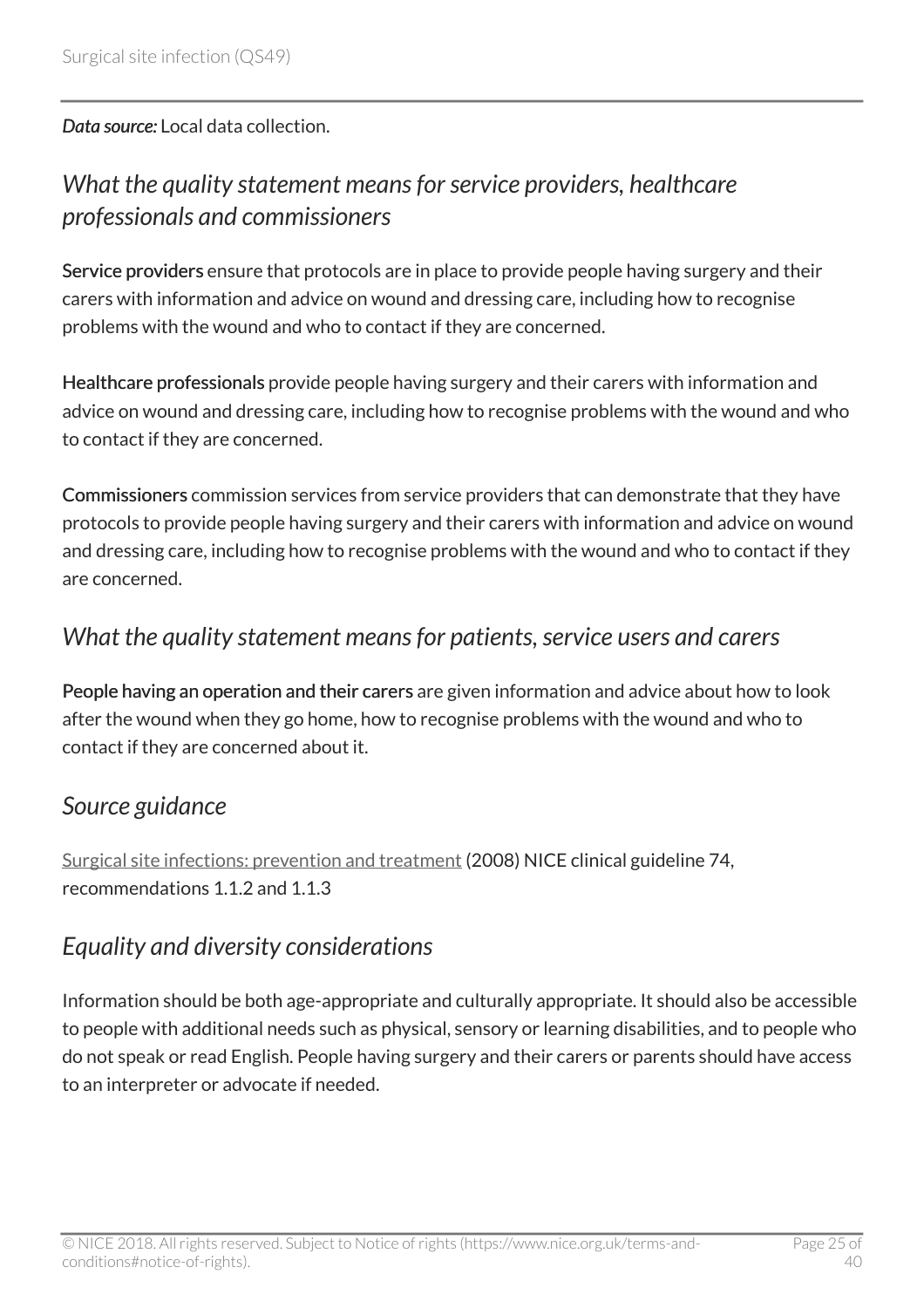# <span id="page-25-0"></span>Quality statement 6: Treatment of surgical site infection

### <span id="page-25-1"></span>*Quality statement*

People with a surgical site infection are offered treatment with an antibiotic that covers the likely causative organisms and is selected based on local resistance patterns and the results of microbiological tests.

### <span id="page-25-2"></span>*Rationale*

People who develop an infection need to receive the treatment that is most likely to be effective in order to minimise associated morbidity. It is also important that they are not given more treatment than they need, because antibiotic therapy carries risks of adverse reactions, the development of resistant bacteria and *Clostridium difficile*-associated disease. Taking into account local resistance patterns and the results of microbiological tests will help to ensure that people receive the most appropriate treatment.

### <span id="page-25-3"></span>*Quality measures*

#### **Structure**

Evidence of local arrangements to ensure that people with a surgical site infection are offered treatment with an antibiotic that covers the likely causative organisms and is selected based on local resistance patterns and the results of microbiological tests.

*Data source:* Local data collection.

#### Process

Proportion of surgical site infections for which the person with the infection receives treatment with an antibiotic that covers the likely causative organisms and is selected based on local resistance patterns and the results of microbiological tests.

Numerator – the number in the denominator for which the person with the infection receives treatment with an antibiotic that covers the likely causative organisms and is selected based on local resistance patterns and the results of microbiological tests.

Denominator – the number of surgical site infections.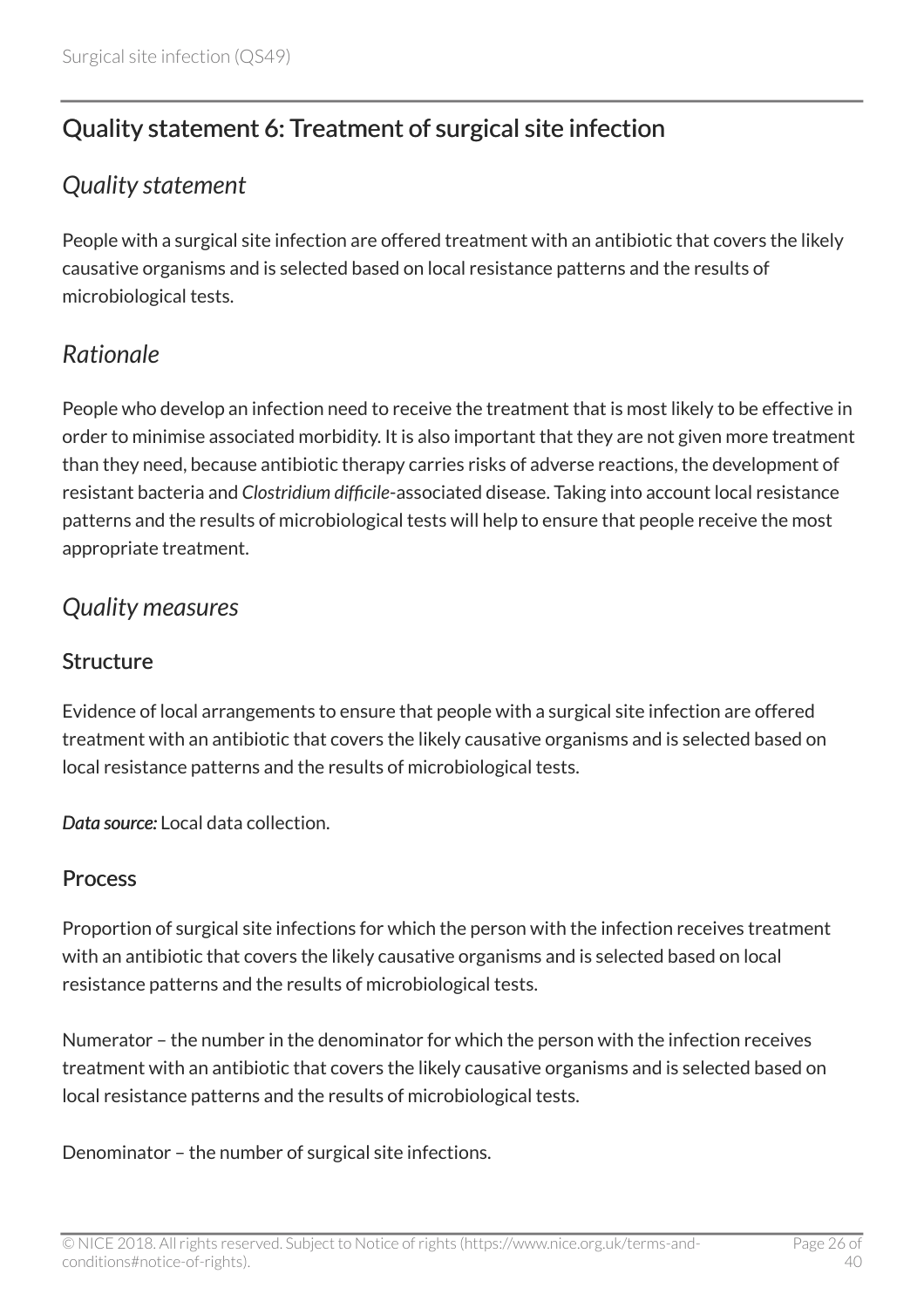*Data source:* Local data collection.

### <span id="page-26-0"></span>*What the quality statement means for service providers, healthcare professionals and commissioners*

Service providers ensure that systems are in place (including development of, or access to, a local antibiotic formulary) to offer people with a surgical site infection treatment with an antibiotic that covers the likely causative organisms and is selected based on local resistance patterns and the results of microbiological tests.

Healthcare professionals offer people with a surgical site infection treatment with an antibiotic that covers the likely causative organisms and is selected in accordance with the local antibiotic formulary and based on local resistance patterns and the results of microbiological tests.

Commissioners ensure development of, or access to, a local antibiotic formulary and that they commission services from service providers that can demonstrate that systems are in place to offer people with a surgical site infection treatment with an antibiotic that covers the likely causative organisms and is selected based on local resistance patterns and the results of microbiological tests.

### <span id="page-26-1"></span>*What the quality statement means for patients, service users and carers*

People with a surgical site infection are given an antibiotic that has been chosen because it is effective for the microorganisms most likely to have caused the infection. The healthcare team should look at the results of tests carried out on samples from the wound and they should also consider which antibiotics are most likely to work in the area local to the hospital, because the effectiveness of antibiotics can vary from place to place.

### <span id="page-26-2"></span>*Source guidance*

[Surgical site infections: prevention and treatment](http://www.nice.org.uk/guidance/cg74) (2008) NICE clinical guideline 74, recommendation 149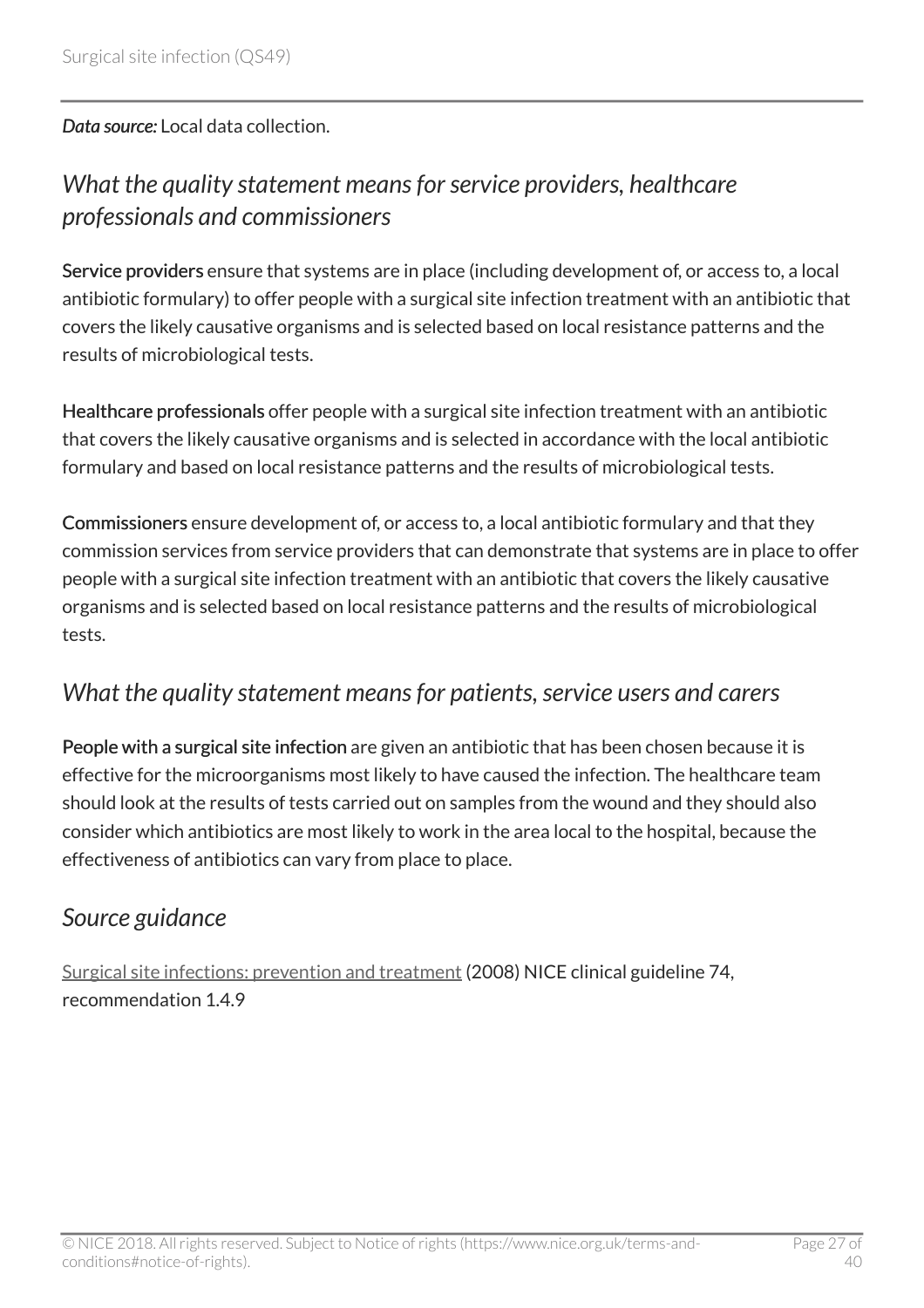# <span id="page-27-0"></span>*Definitions of terms used in this quality statement*

#### Surgical site infection

The presence of a surgical site infection can be determined using the Surgical Site Infection Surveillance Service (SSISS) definitions in **Protocol for the surveillance of surgical site infection**: [surgical site infection surveillance service,](http://www.hpa.org.uk/Topics/InfectiousDiseases/InfectionsAZ/SurgicalSiteInfection/SSISurveillanceProgramme/) which are modified from those used by the US Centers for Disease Control (CDC). Other measures that are also based on clinical signs and symptoms are available. The term does not include colonisation.

#### **Antibiotics**

Antibiotics should be prescribed in accordance with the local antibiotic formulary. An antibiotic formulary is a local policy document produced by a multi-professional team, usually in a hospital trust or commissioning group, combining best evidence and clinical judgement [adapted from [NICE](http://www.nice.org.uk/guidance/CG74/Evidence) [clinical guideline 74 – full guideline](http://www.nice.org.uk/guidance/CG74/Evidence)]. See also the Department of Health's [UK five year antimicrobial](https://www.gov.uk/government/publications/uk-5-year-antimicrobial-resistance-strategy-2013-to-2018) [resistance strategy 2013 to 2018](https://www.gov.uk/government/publications/uk-5-year-antimicrobial-resistance-strategy-2013-to-2018) and [Antimicrobial stewardship 'Start smart – then focus':](https://www.gov.uk/government/publications/antimicrobial-stewardship-start-smart-then-focus) [guidance for antimicrobial stewardship in hospitals \(England\)](https://www.gov.uk/government/publications/antimicrobial-stewardship-start-smart-then-focus) published by the Department of Health Advisory Committee on Antimicrobial Resistance and Healthcare Associated Infection (ARHAI).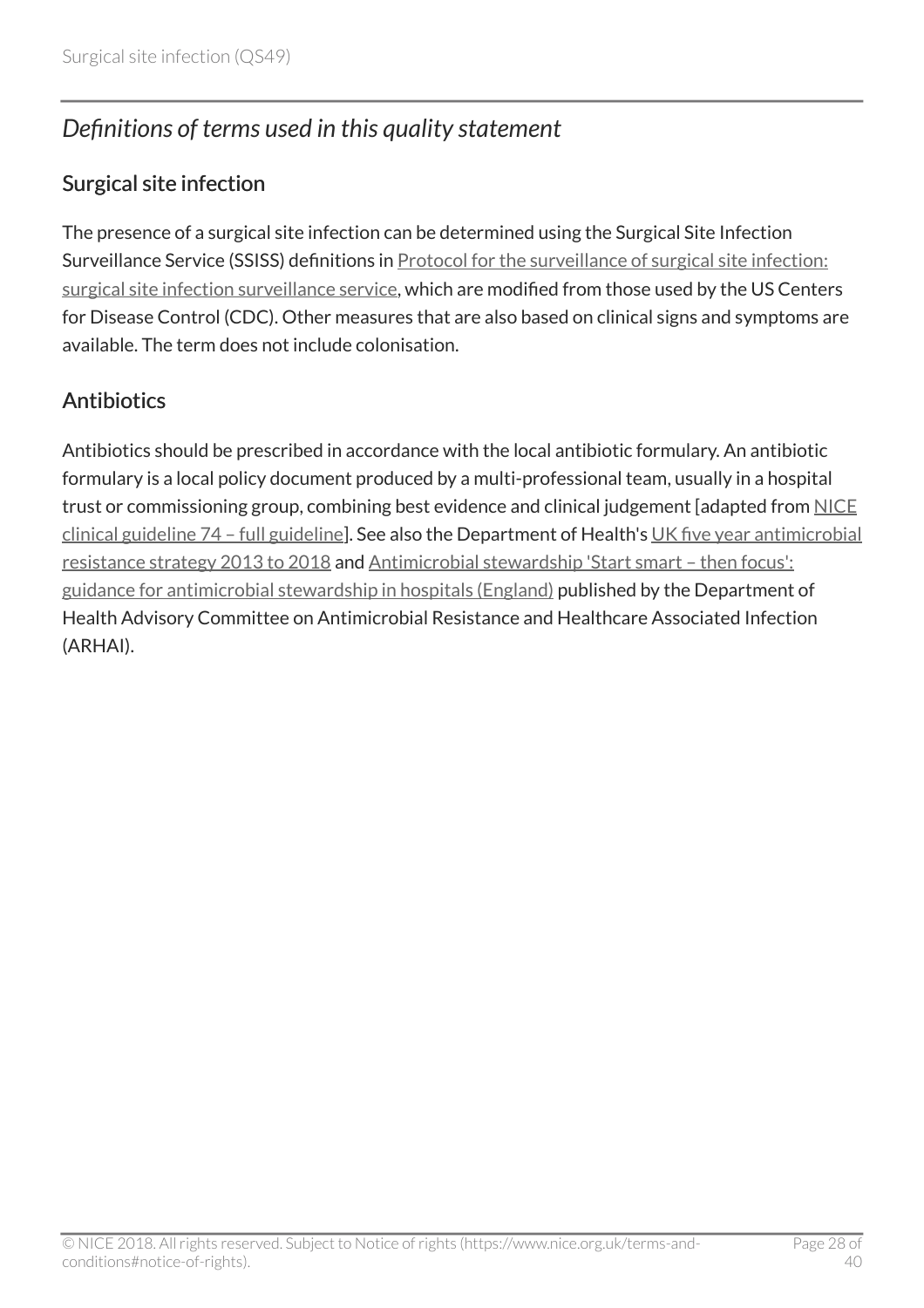# <span id="page-28-0"></span>Quality statement 7: Surveillance

### <span id="page-28-1"></span>*Quality statement*

People having surgery are cared for by healthcare providers that monitor surgical site infection rates (including post-discharge infections) and provide feedback to relevant staff and stakeholders for continuous improvement through adjustment of clinical practice.

# <span id="page-28-2"></span>*Rationale*

Surveillance data on surgical site infection rates can inform and influence steps taken to minimise the risk of infection, as well helping to clearly communicate the risks to patients. Some infections take time to develop and may not become apparent until after the patient has been discharged from hospital. Therefore surveillance for infections in hospitalised patients only is likely to underestimate the true infection rate – a problem exacerbated by the increasing trend towards shorter postoperative hospital stays and day surgery. Therefore, systems that identify surgical site infection after patients leave hospital enhance the value of surveillance and the provider's ability to deliver interventions to reduce the risk of infections based on their own results, leading to continuous quality improvement.

### <span id="page-28-3"></span>*Quality measures*

#### **Structure**

a) Evidence of local arrangements to ensure the existence of surveillance systems that capture inpatient and post-discharge surgical site infections.

*Data source:* Local data collection. Also contained within Prevention and control of healthcareassociated infections (NICE public health guidance 36): [quality improvement statement 3, evidence](https://www.nice.org.uk/guidance/ph36/chapter/quality-improvement-statement-3-hcai-surveillance) [of achievement 6](https://www.nice.org.uk/guidance/ph36/chapter/quality-improvement-statement-3-hcai-surveillance).

b) Evidence of local arrangements to ensure surveillance data on surgical site infection rates (including post-discharge infections) are fed back to relevant staff and stakeholders.

*Data source:* Local data collection. Prevention and control of healthcare-associated infections (NICE public health guidance 36): [quality improvement statement 3, evidence of achievement 13.](https://www.nice.org.uk/guidance/ph36/chapter/quality-improvement-statement-3-hcai-surveillance)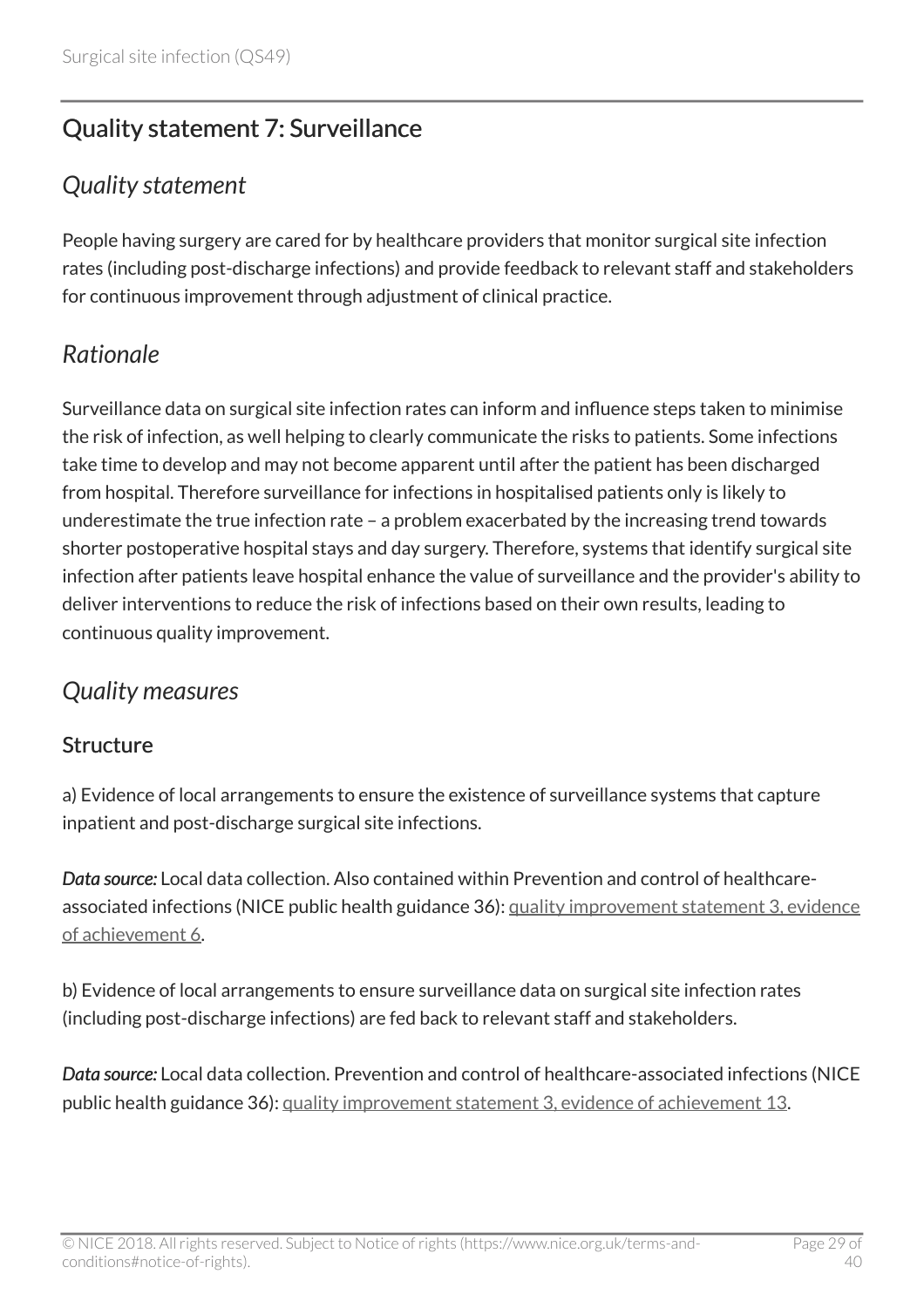c) Evidence of local arrangements to ensure that surveillance data on surgical site infection rates (including post-discharge infections) are used for continuous improvement through adjustment of clinical practice.

*Data source:* Local data collection.

#### **Outcome**

Readmissions for surgical site infection.

*Data source:* Local data collection. Data collected as part of the [Surgical Site Infection Surveillance](http://www.hpa.org.uk/Topics/InfectiousDiseases/InfectionsAZ/SurgicalSiteInfection/SSISurveillanceProgramme/) [Service \(SSISS\)](http://www.hpa.org.uk/Topics/InfectiousDiseases/InfectionsAZ/SurgicalSiteInfection/SSISurveillanceProgramme/) are published by Public Health England in annual reports available through their website. This includes readmissions data from individual hospitals, collected as part of the Department of Health's mandatory surveillance scheme (orthopaedic surgery).

### <span id="page-29-0"></span>*What the quality statement means for service providers, healthcare professionals, public health practitioners and commissioners*

Service providers ensure that systems are in place to monitor surgical site infection rates (including post-discharge infections) and provide feedback to their clinical and non-clinical staff and stakeholders for continuous improvement through adjustment of clinical practice.

Healthcare professionals and public health practitioners act on information provided to them on surgical site infection rates (including post-discharge infections) to adjust clinical practice for continuous improvement.

Commissioners commission services from service providers that can demonstrate that they monitor surgical site infection rates (including post-discharge infections) and provide feedback to relevant staff and stakeholders for continuous improvement through adjustment of clinical practice.

### <span id="page-29-1"></span>*What the quality statement means for patients, service users and carers*

People having an operation are cared for by healthcare services that monitor surgical site infection rates, share this information with patients and relevant staff, and use it to help improve services and minimise future infection rates.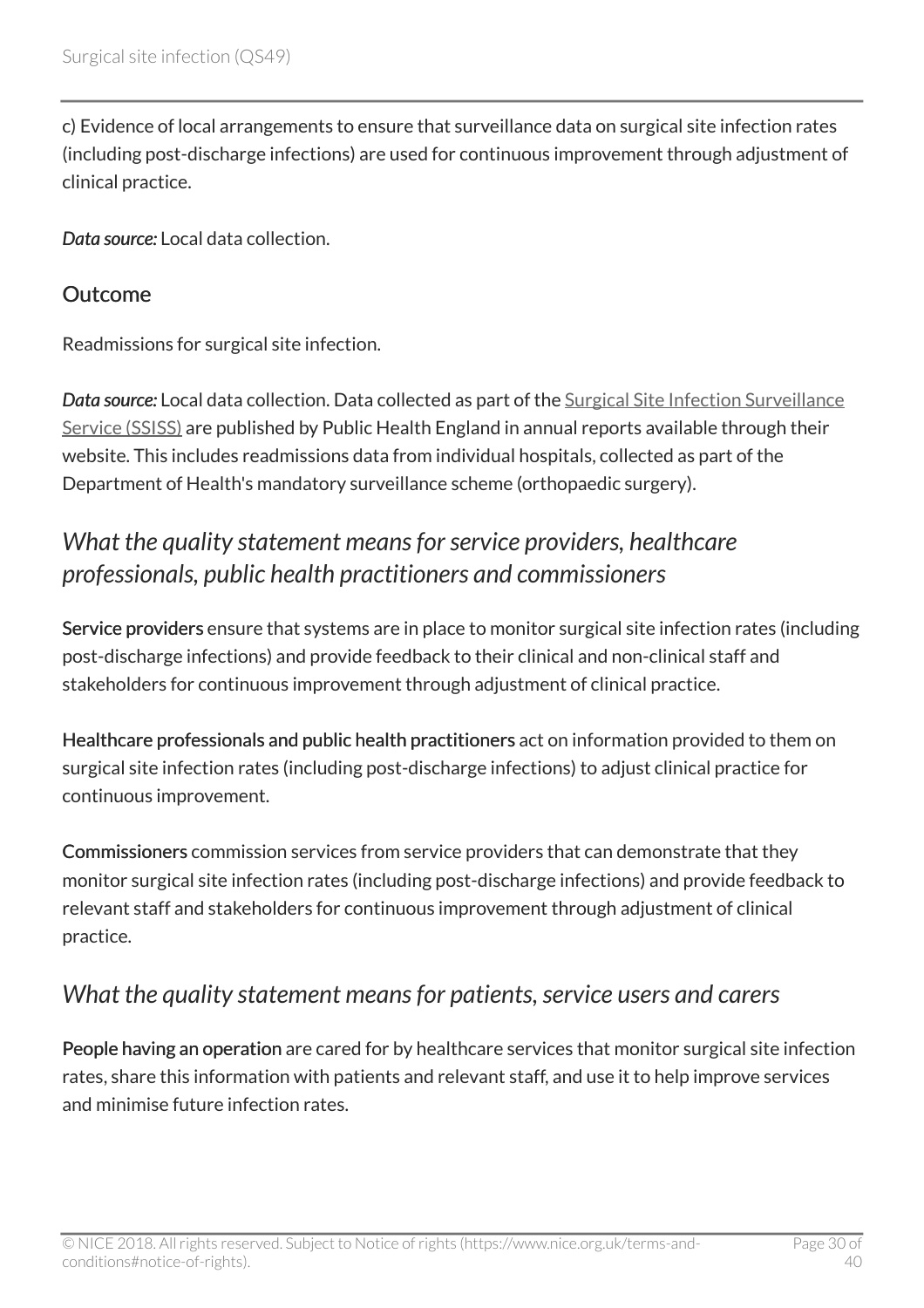### <span id="page-30-0"></span>*Source guidance*

[Healthcare-associated infections: prevention and control](http://www.nice.org.uk/guidance/ph36) (2011) NICE public health guidance 36, quality improvement statement 3

### <span id="page-30-1"></span>*Definitions of terms used in this quality statement*

#### Surgical site infection

The presence of a surgical site infection can be determined using the Surgical Site Infection Surveillance Service (SSISS) definitions: [Protocol for the surveillance of surgical site infection:](http://www.hpa.org.uk/Topics/InfectiousDiseases/InfectionsAZ/SurgicalSiteInfection/SSISurveillanceProgramme/) [surgical site infection surveillance service,](http://www.hpa.org.uk/Topics/InfectiousDiseases/InfectionsAZ/SurgicalSiteInfection/SSISurveillanceProgramme/) which are modified from those used by the US Centers for Disease Control (CDC). Other measures that are also based on clinical signs and symptoms are available. The term does not include colonisation.

#### Surgical site infection rates (including post-discharge)

Many surgical site infections present after discharge from hospital. Comparison of post-discharge surveillance data is difficult because it depends on the methods used to detect infections. The method of surveillance should be clear so that comparisons can be made. A [Protocol for the](http://www.hpa.org.uk/Topics/InfectiousDiseases/InfectionsAZ/SurgicalSiteInfection/SSISurveillanceProgramme/) [surveillance of surgical site infection: surgical site infection surveillance service](http://www.hpa.org.uk/Topics/InfectiousDiseases/InfectionsAZ/SurgicalSiteInfection/SSISurveillanceProgramme/) is available from Public Health England. The Department of Health [UK five year antimicrobial resistance strategy](https://www.gov.uk/government/publications/uk-5-year-antimicrobial-resistance-strategy-2013-to-2018) highlights access to and use of surveillance data in the context of bacterial resistance.

#### Staff and stakeholders

Staff may include the board and individual clinical units in a hospital setting. Stakeholders include patients, GPs, commissioners and other local health and social care organisations [adapted from NICE public health guidance 36: [quality improvement statement 3](https://www.nice.org.uk/guidance/ph36/chapter/Quality-improvement-statement-3-HCAI-surveillance)].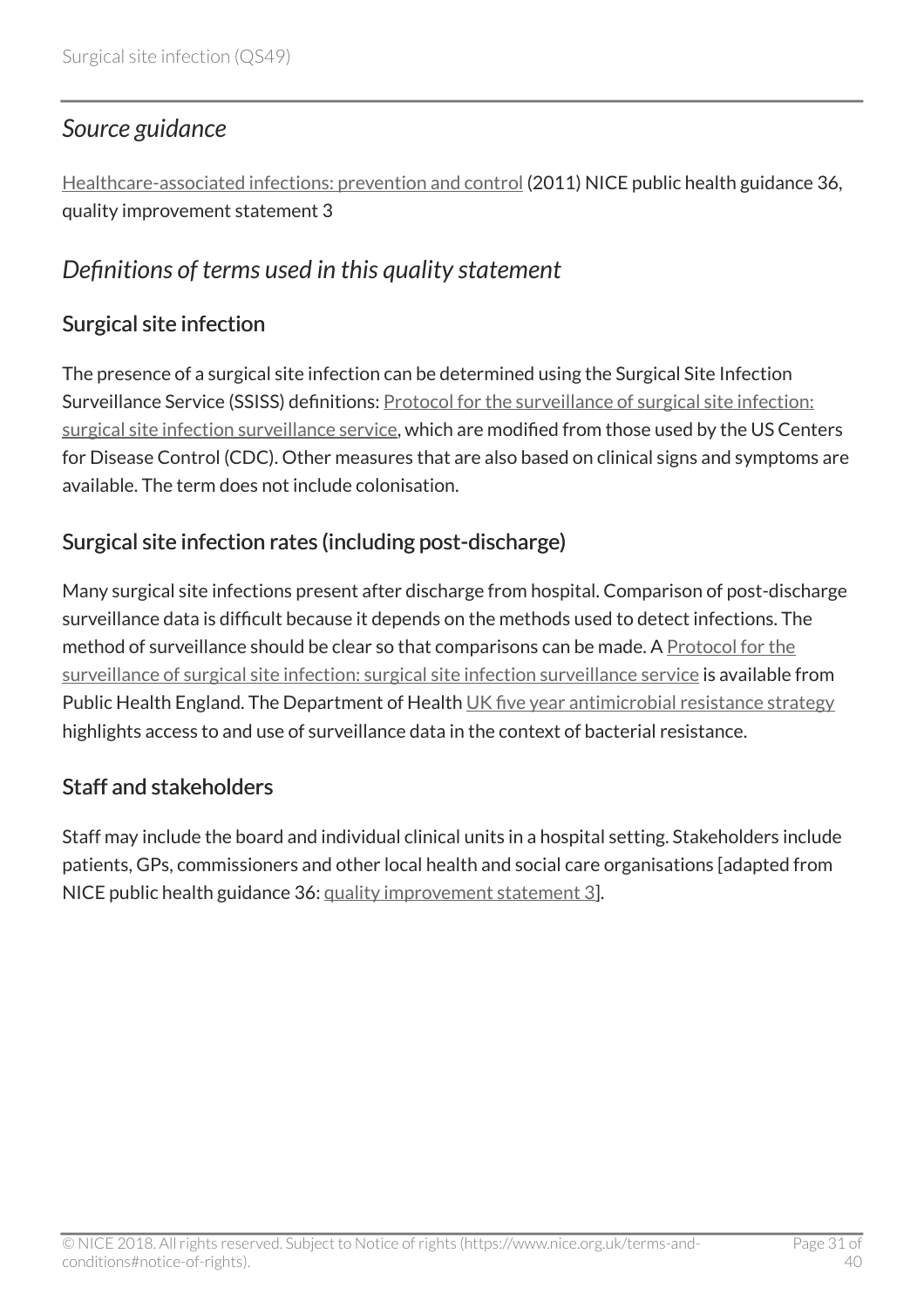# <span id="page-31-0"></span>Using the quality standard

### <span id="page-31-1"></span>*Quality measures*

The quality measures accompanying the quality statements aim to improve the structure, process and outcomes of care in areas identified as needing quality improvement. They are not a new set of targets or mandatory indicators for performance management.

See [how to use quality standards](https://www.nice.org.uk/standards-and-indicators/how-to-use-quality-standards) for further information, including advice on using quality measures.

### <span id="page-31-2"></span>*Levels of achievement*

Expected levels of achievement for quality measures are not specified. Quality standards are intended to drive up the quality of care, and so achievement levels of 100% should be aspired to (or 0% if the quality statement states that something should not be done). However, NICE recognises that this may not always be appropriate in practice, taking account of safety, choice and professional judgement, and therefore desired levels of achievement should be defined locally.

### <span id="page-31-3"></span>*Using other national guidance and policy documents*

Other national guidance and current policy documents have been referenced during the development of this quality standard. It is important that the quality standard is considered by commissioners, providers, health and social care practitioners, patients, service users and carers alongside the documents listed in [development sources](http://live-publications.nice.org.uk/development-sources#development-sources).

### <span id="page-31-4"></span>*Information for commissioners*

NICE has produced [support for commissioning](http://www.nice.org.uk/guidance/QS49/Resources) that considers the commissioning implications and potential resource impact of this quality standard. This is available on the NICE website.

### <span id="page-31-5"></span>*Information for the public*

NICE has produced [information for the public](http://www.nice.org.uk/guidance/QS49/Informationforpublic) about this quality standard. Patients, service users and carers can use it to find out about the quality of care they should expect to receive, as a basis for asking questions about their care and to help make choices between providers of social care services.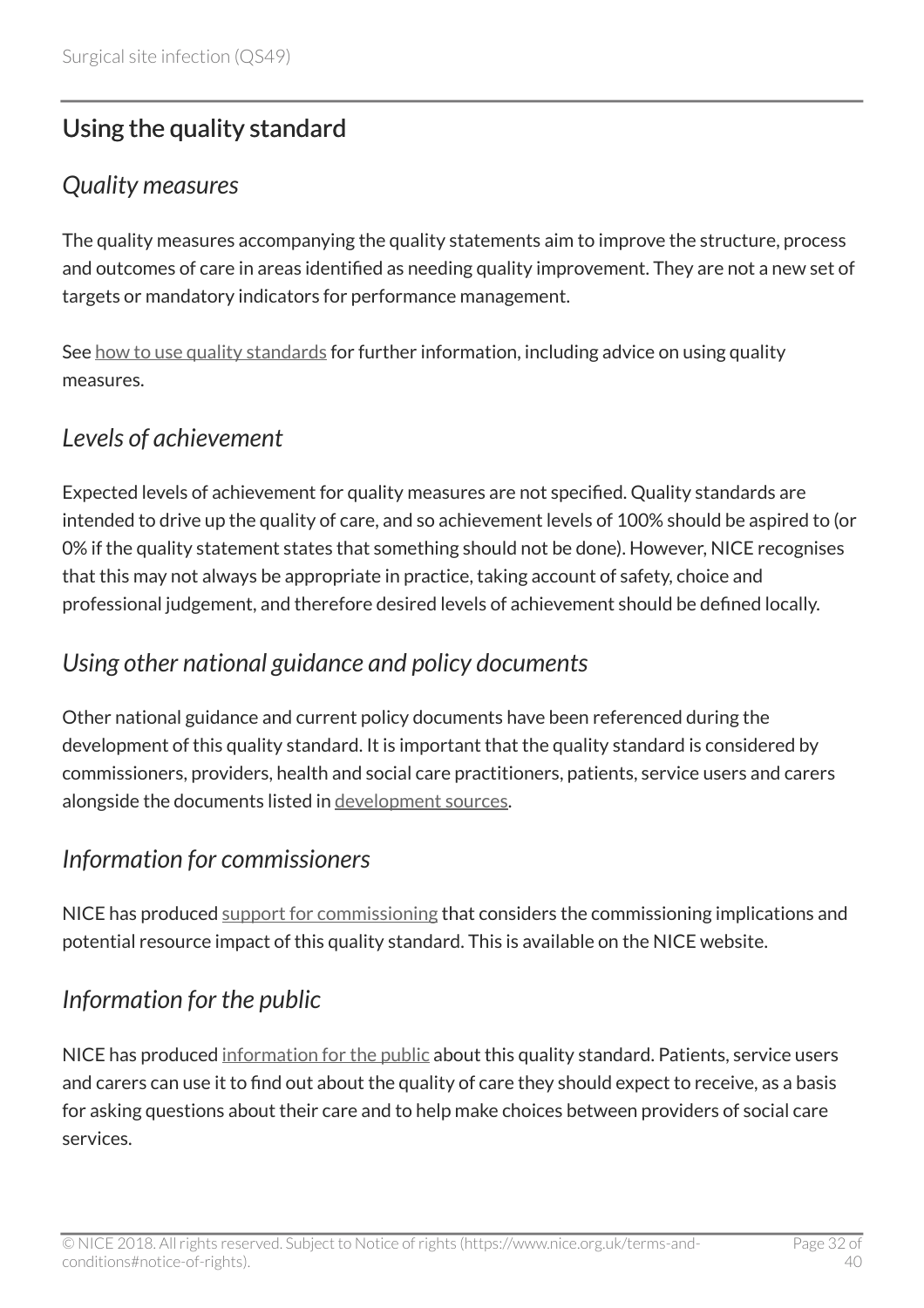# <span id="page-32-0"></span>Diversity, equality and language

During the development of this quality standard, [equality](http://www.nice.org.uk/guidance/QS49/Documents) issues have been considered and equality [assessments](http://www.nice.org.uk/guidance/QS49/Documents) are available.

Good communication between healthcare professionals, social care practitioners and public health practitioners and people having surgery and their carers or parents is essential. Treatment, care and support, and the information given about it, should be both age appropriate and culturally appropriate. It should also be accessible to people with additional needs such as physical, sensory or learning disabilities, and to people who do not speak or read English. People having surgery and their carers or parents should have access to an interpreter or advocate if needed.

Commissioners and providers should aim to achieve the quality standard in their local context, in light of their duties to have due regard to the need to eliminate unlawful discrimination, advance equality of opportunity and foster good relations. Nothing in this quality standard should be interpreted in a way that would be inconsistent with compliance with those duties.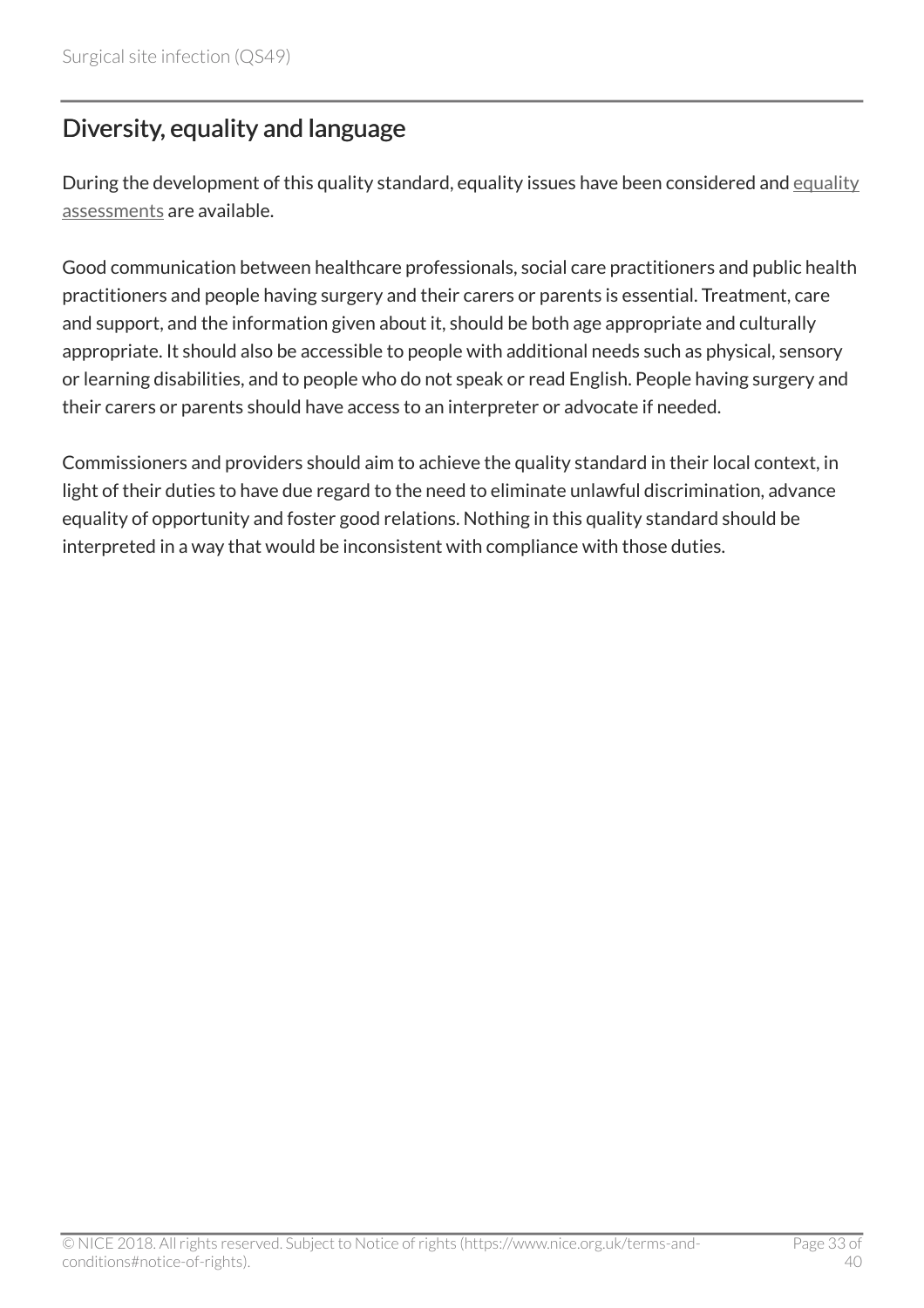# <span id="page-33-0"></span>Development sources

### <span id="page-33-1"></span>*Evidence sources*

The documents below contain recommendations from NICE guidance or other NICE-accredited recommendations that were used by the Topic Expert Group to develop the quality standard statements and measures.

- [Hypothermia: prevention and management in adults having surgery](http://www.nice.org.uk/guidance/cg65) (2008, updated 2016) NICE clinical guideline 65
- [Healthcare-associated infections: prevention and control](http://www.nice.org.uk/guidance/ph36) (2011) NICE public health guidance 36
- [Surgical site infections: prevention and treatment](http://www.nice.org.uk/guidance/cg74) (2008) NICE clinical guideline 74

### <span id="page-33-2"></span>*Policy context*

It is important that the quality standard is considered alongside current policy documents, including:

- Department of Health (2013) [UK five year antimicrobial resistance strategy](https://www.gov.uk/government/publications/uk-5-year-antimicrobial-resistance-strategy-2013-to-2018) 2013 to 2018
- Public Health England (2013) [Protocol for the surveillance of surgical site infection: surgical](http://www.hpa.org.uk/Topics/InfectiousDiseases/InfectionsAZ/SurgicalSiteInfection/SSISurveillanceProgramme/) [site infection surveillance service](http://www.hpa.org.uk/Topics/InfectiousDiseases/InfectionsAZ/SurgicalSiteInfection/SSISurveillanceProgramme/)
- Department of Health Advisory Committee on Antimicrobial Resistance and Healthcare Associated Infection (ARHAI) (2011) Antimicrobial stewardship 'Start smart - then focus'.: [guidance for antimicrobial stewardship in hospitals \(England\)](https://www.gov.uk/government/publications/antimicrobial-stewardship-start-smart-then-focus)
- Department of Health (2010) [The Health and Social Care Act 2008: code of practice on the](http://www.dh.gov.uk/en/Publicationsandstatistics/Publications/PublicationsPolicyAndGuidance/DH_122604) [prevention and control of infections and related guidance](http://www.dh.gov.uk/en/Publicationsandstatistics/Publications/PublicationsPolicyAndGuidance/DH_122604)
- Department of Health (2010) [Uniforms and workwear: guidance on uniform and workwear](http://webarchive.nationalarchives.gov.uk/+/www.dh.gov.uk/en/publicationsandstatistics/publications/publicationspolicyandguidance/DH_114751) [policies for NHS employers](http://webarchive.nationalarchives.gov.uk/+/www.dh.gov.uk/en/publicationsandstatistics/publications/publicationspolicyandguidance/DH_114751)
- Department of Health (2010) MRSA screening operational guidance 3
- Department of Health (2009) [National Decontamination Programme: theatre support pack](http://webarchive.nationalarchives.gov.uk/20130107105354/http:/www.dh.gov.uk/en/Publicationsandstatistics/Publications/PublicationsPolicyAndGuidance/DH_096890)
- Department of Health (2008) [MRSA screening operational guidance 2](http://webarchive.nationalarchives.gov.uk/20130107105354/http:/www.dh.gov.uk/en/Publicationsandstatistics/Lettersandcirculars/Dearcolleagueletters/DH_092844)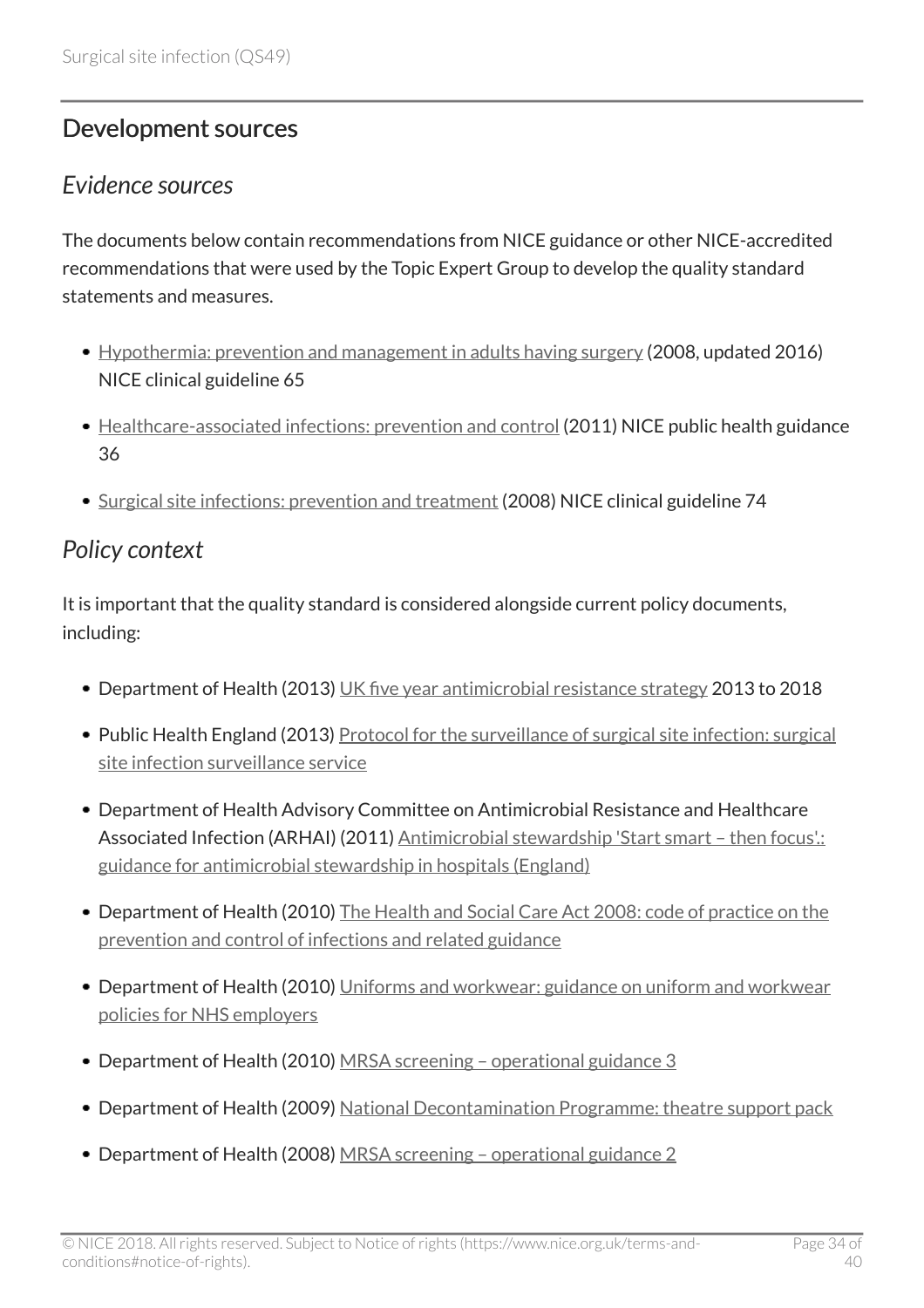### <span id="page-34-0"></span>*Definitions and data sources for the quality measures*

- Department of Health (2013) [UK five year antimicrobial resistance strategy](https://www.gov.uk/government/publications/uk-5-year-antimicrobial-resistance-strategy-2013-to-2018) 2013 to 2018
- Public Health England (2013) [Protocol for the surveillance of surgical site infection: surgical](http://www.hpa.org.uk/Topics/InfectiousDiseases/InfectionsAZ/SurgicalSiteInfection/SSISurveillanceProgramme/) [site infection surveillance service](http://www.hpa.org.uk/Topics/InfectiousDiseases/InfectionsAZ/SurgicalSiteInfection/SSISurveillanceProgramme/)
- [Healthcare-associated infections: prevention and control](http://www.nice.org.uk/guidance/ph36). NICE public health guidance 36 (2011)
- Horan TC, Gaynes RP, Martone WJ et al. (1992) CDC definitions of nosocomial surgical site infections, 1992: a modification of CDC definitions of surgical wound infections. Infection Control and Hospital Epidemiology 13: 606–8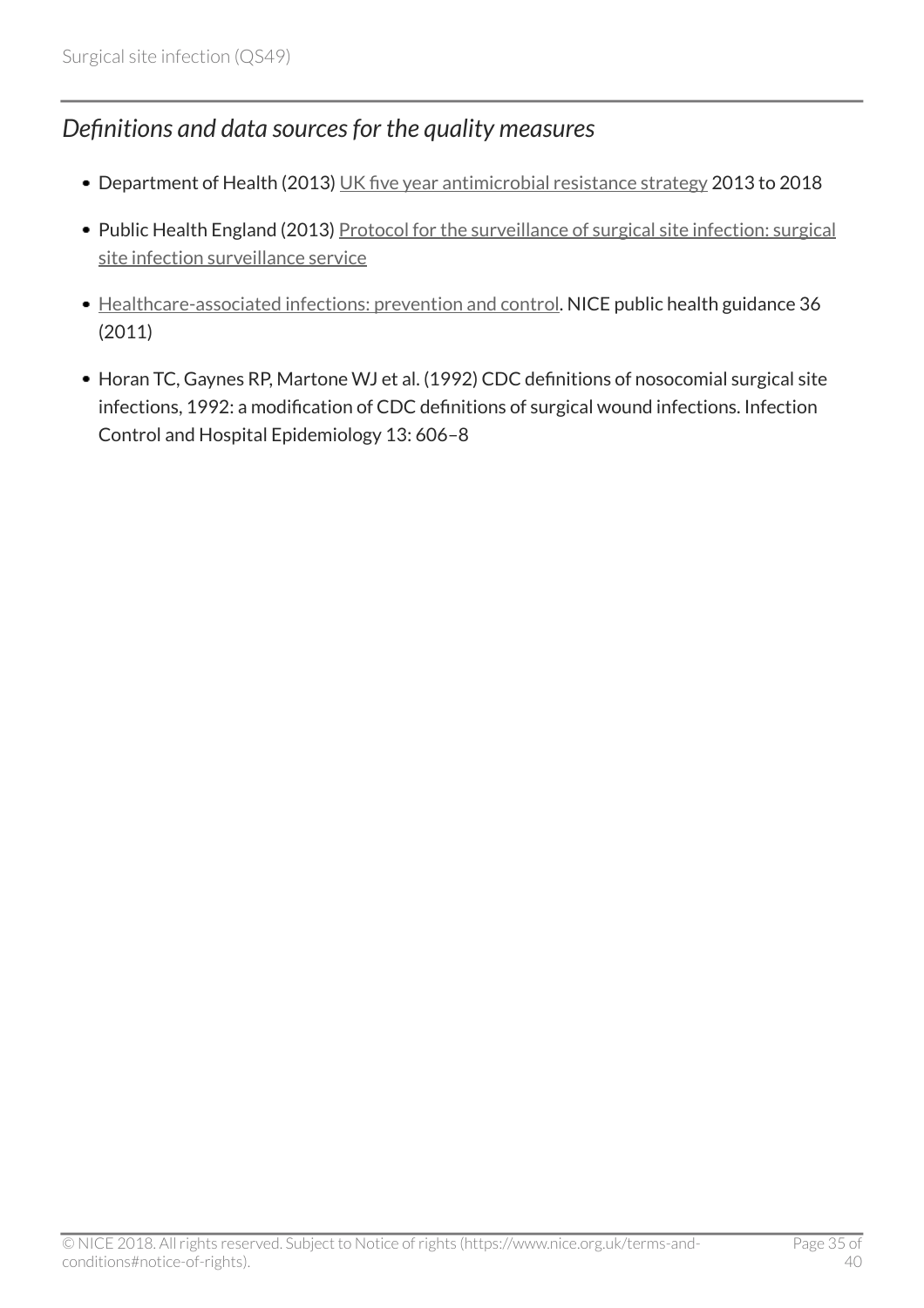# <span id="page-35-0"></span>Related NICE quality standards

- [Sepsis](http://www.nice.org.uk/guidance/qs161) (2017) NICE quality standard 161
- [Infection prevention and control](http://www.nice.org.uk/guidance/qs61) (2014) NICE quality standard 61
- [Patient experience in adult NHS services](http://www.nice.org.uk/guidance/qs15) (2012) NICE quality standard 15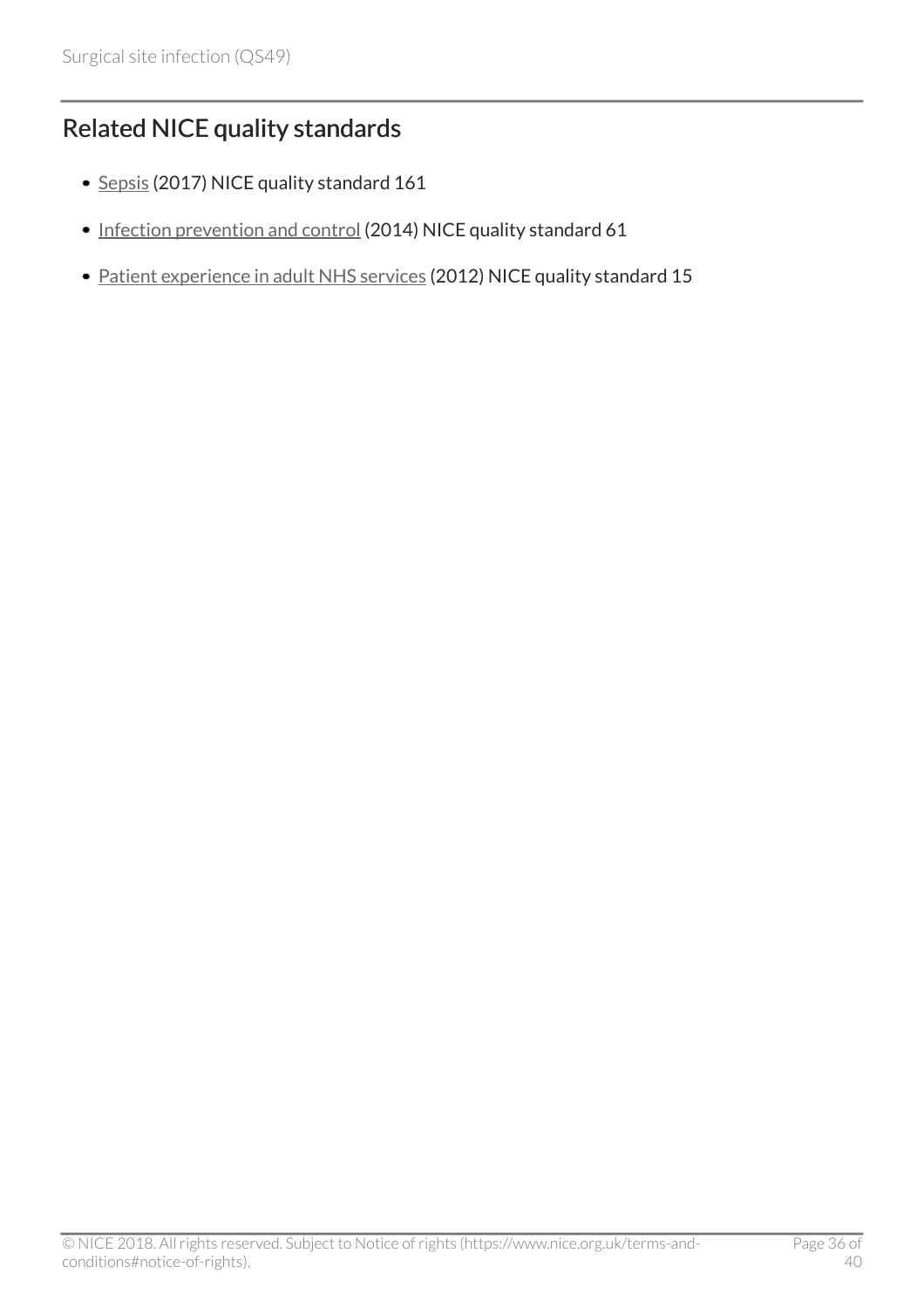# <span id="page-36-0"></span>Topic Expert Group and NICE project team

### <span id="page-36-1"></span>*Topic Expert Group*

#### Dr Peter Jenks (Chair)

Director of Infection Prevention and Control/Consultant Microbiologist, Plymouth Hospitals NHS **Trust** 

### Jennifer Bostock

Lay member

Lilian Chiwera Surgical Site Infection Surveillance Team Leader, Guy's and St Thomas' NHS Foundation Trust

### Pauline Harrington Surgical Site Infection Surveillance Manager/Infection Control Nurse, Public Health England

#### Matt Hill Consultant Anaesthetist, Plymouth Hospitals NHS Trust

Judith Jesky Lay member

#### Martin Kiernan Nurse Consultant, Infection Prevention and Control, Southport and Ormskirk Hospital NHS Trust

#### Abigail Mullings

Consultant Nurse Epidemiologist – National Lead for Surgical Site Infection Surveillance, Health Protection Scotland

#### Tracey Radcliffe

Quality Improvement/Practice Development Nurse, Betsi Cadwaladr University Health Board, **Wales** 

#### Mike Reed

Consultant Trauma and Orthopaedic Surgeon, Northumbria Healthcare NHS Foundation Trust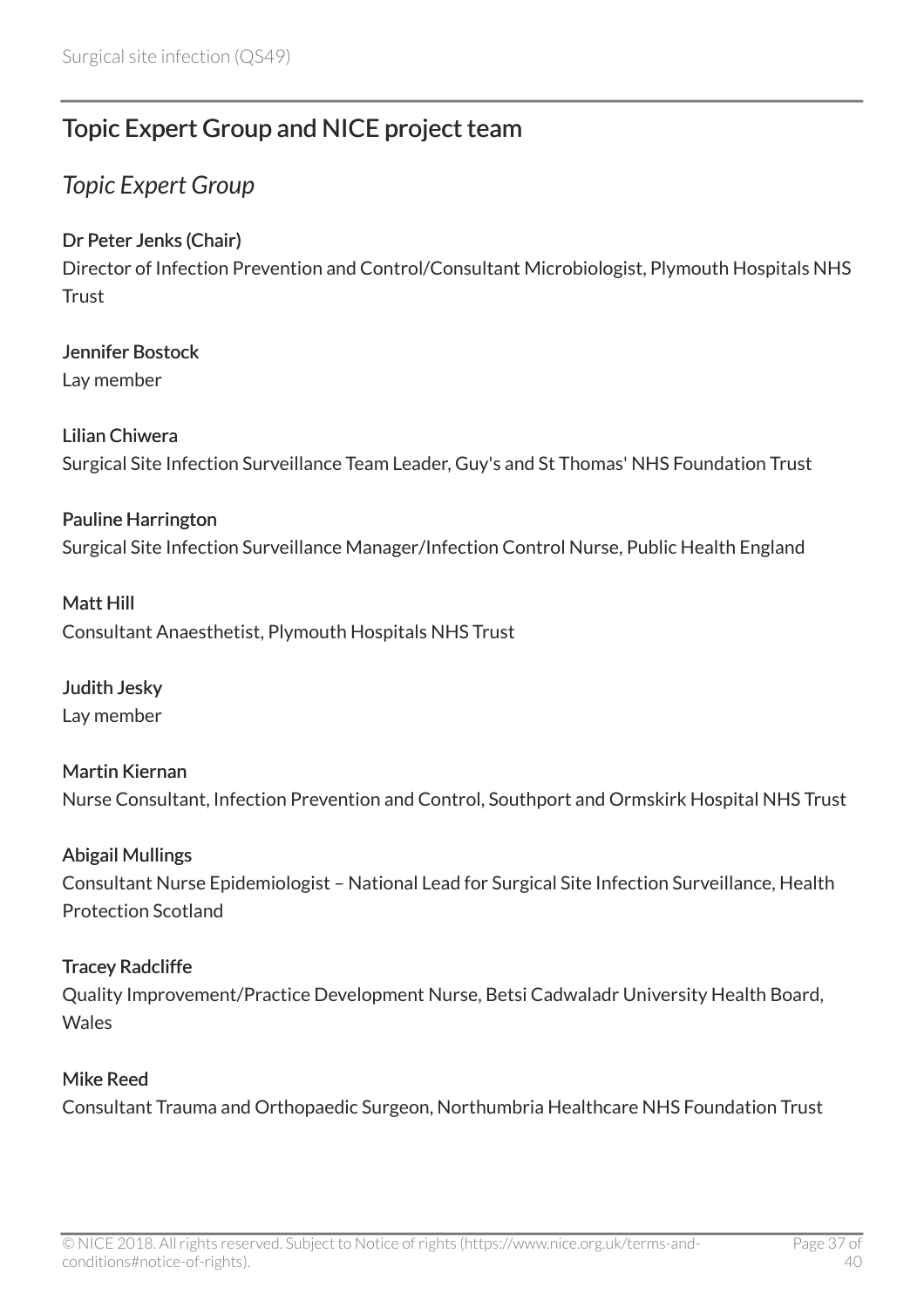Surgical site infection (QS49)

Professor Judith Tanner Professor of Clinical Nursing Research, De Montfort University, Leicester

Professor Peter Wilson Consultant Microbiologist, UCL Hospitals, London

Jenny Winslade Chief Nursing Officer, New Devon Clinical Commissioning Group

<span id="page-37-0"></span>*NICE project team*

Nick Baillie Associate Director

Shirley Crawshaw Consultant Clinical Adviser

Rachel Neary Programme Manager

Tony Smith Technical Adviser

Charlotte Bee Lead Technical Analyst

Esther Clifford Project Manager

Lisa Nicholls Coordinator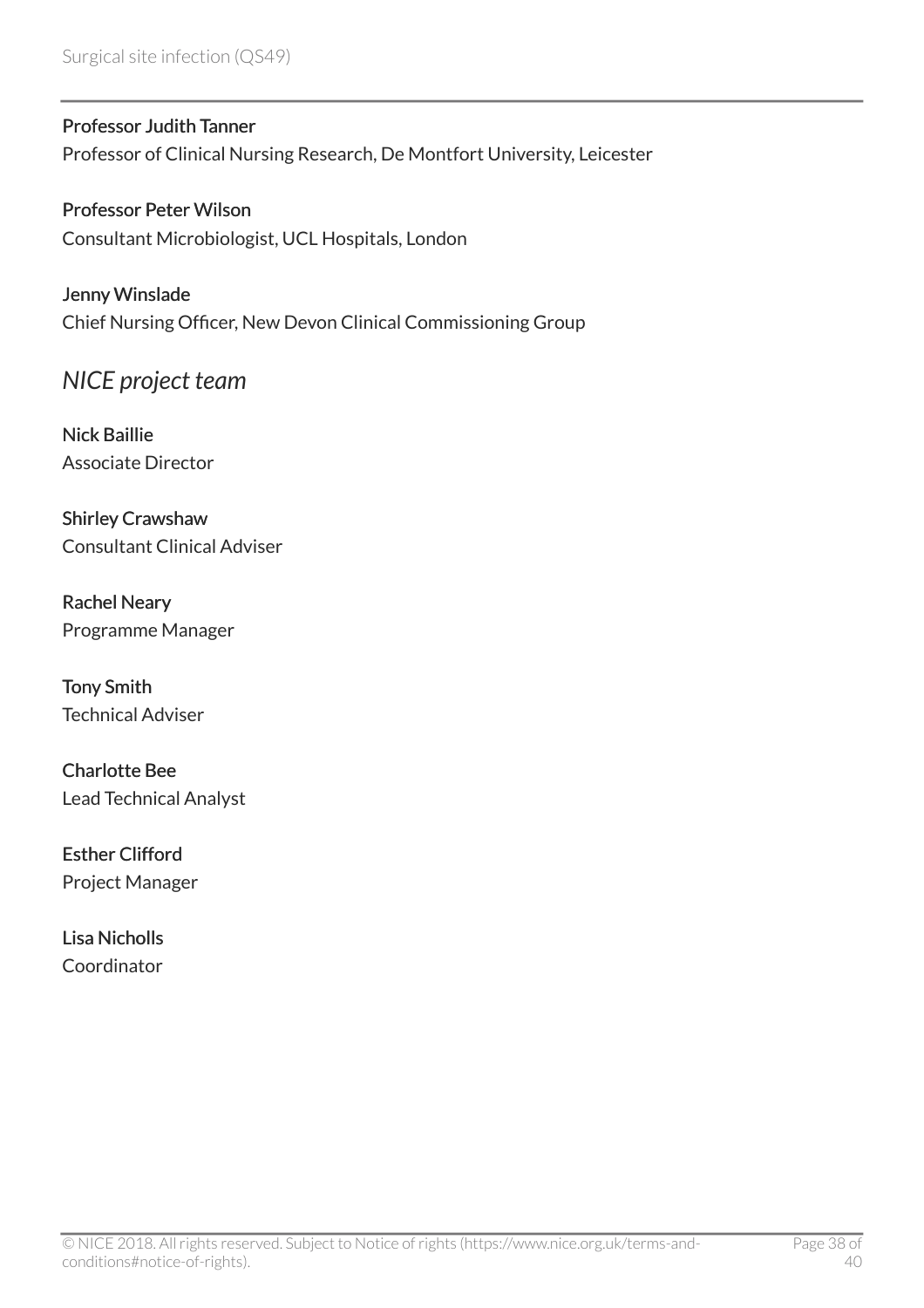# <span id="page-38-0"></span>Update information

#### Minor changes since publication

March 2018: A cross reference in the definitions section of statement 3 was updated to reflect changes to the updated NICE guideline on [hypothermia: prevention and management in adults](http://www.nice.org.uk/guidance/cg65) [having surgery](http://www.nice.org.uk/guidance/cg65).